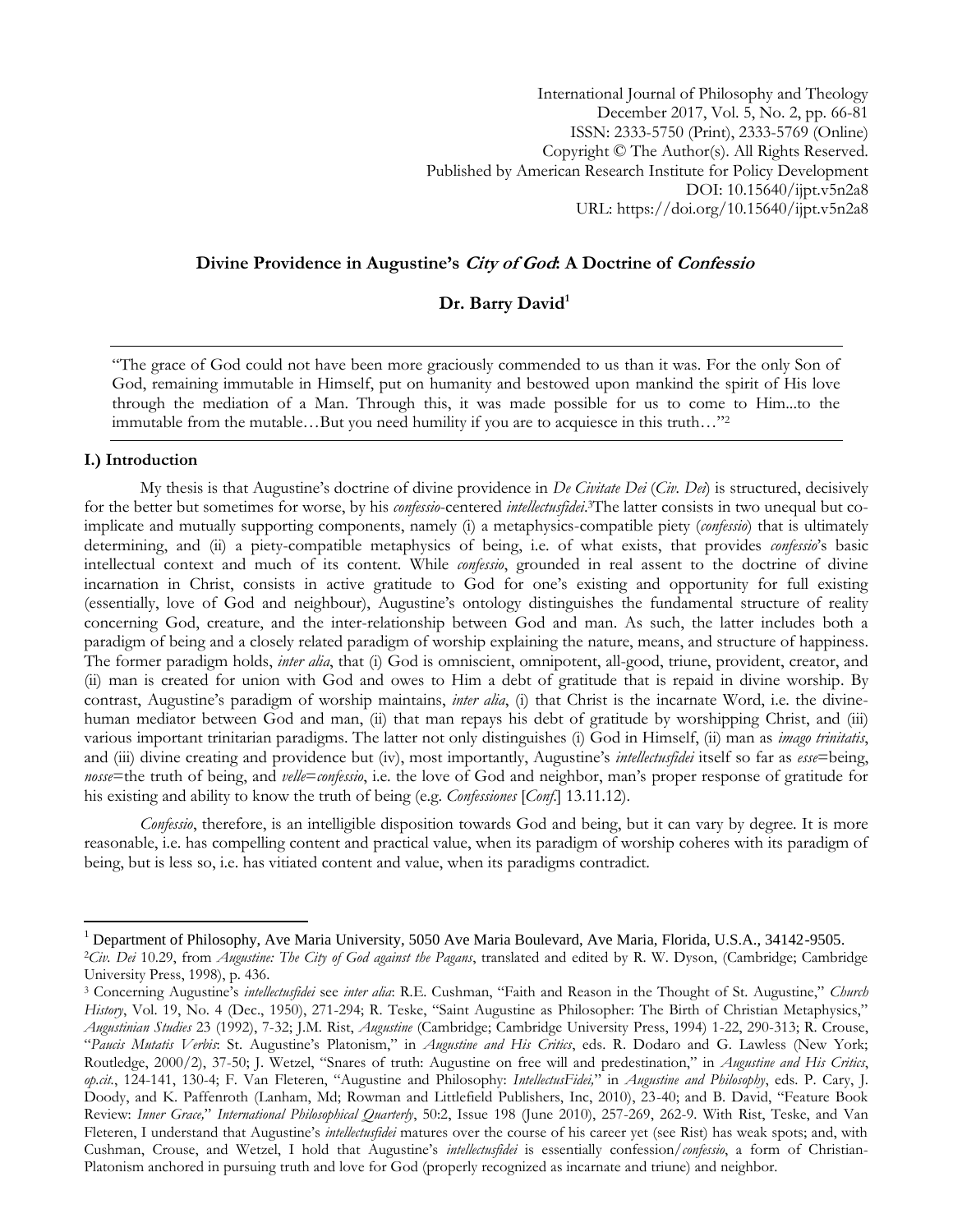$\overline{a}$ 

Why is *confessio* the determining factor in Augustine's *intellectusfidei*? He understands that the unmerited divine gift of right love not only disposes the soul to receive requisite knowledge but guarantees the most important thing of all, viz. right relationship with God.<sup>4</sup> As Augustine"s own personal experience<sup>5</sup> and the example of Monnica taught him, right living has right love for its sufficient condition and knowledge for its necessary condition.<sup>6</sup> Hence, although *confessio*"s immediate content, viz. its paradigm of worship, is measured by a defensible normative ontology, it is the standpoint of *confessio* that determines Augustine's *intellectusfidei* as a whole.

Most importantly, by the time Augustine writes *Civ. Dei* his *intellectusfidei* displays a significant tension since at certain points its paradigm of worship overtly denies his normative ontology. Where is this problem found in Augustine"s work? What causes it? What is its effect? It is located in a portion of his eschatology but has as its proximate cause a doctrine of grace first developed in *Ad Simplicianum* (*Simpl.*) 1.2 (~395-6 A.D.).7In that context, Augustine proclaims a teaching of divine-human interaction that both deepens and contradicts his understanding that (i) God is the sufficient condition i.e. creator, and therefore governor, helper, and goal of human being; and (ii) human will is a secondary, essentially responsive, cause of human action and events. While Augustine consistently maintains that will's co-operation with God always depends on His initiative and power,<sup>8</sup> he also holds that (i) Original Sin<sup>9</sup> makes humanity into a "mass of sin" (*massapeccata*) condemned to eternal misery<sup>10</sup> and consequently (ii) that God intends beatitude for some persons rather than all giving His elect good will<sup>11</sup> while leaving everyone else (for the remainder of time and for eternity) with an evil will.<sup>12</sup> Despite Augustine's claim to the contrary (he maintains his doctrine upholds the divine sovereignty),<sup>13</sup> these latter teachings contradict his normative ontology because they imply (i) that human willing, rather than God, is the sufficient condition for human being and (ii), on the flip side, that God is responsible for moral evil. By contrast, the metaphysics disclosed in Augustine's treatment of God's elect makes it evident that He (i) leads all humans to beatitude and (ii) permits human will to frustrate itself for a time rather than forever. As such, Augustine's profound insight into the depths and particularities of God's work in (i) will's co-operating with divine grace and (ii) establishing His eternal community (church) is at the expense of recognizing the scope of God"s work with humanity as a whole. For if God is the sufficient condition for human being it logically follows that (i) His church is (somehow) universal rather than particular and (ii) His ultimate purpose in establishing some therein before others is to ultimately include all others (presumably, both in this life and in the afterlife). Therefore, while the unmerited generosity and particular application of God"s help in this life is one thing, its *ultimate* (i.e. eternal) extent is another. Augustine, however, mistakenly conflates the one with the other to the effect that since God "calls" some before others, He ultimately gives eternal bliss to some rather than to all.14Consequently, Augustine's interpretation of God's relationship with those He helps is insightful and coherent, but his teaching that God is finally unwilling to provide the same aid to all is problematic. 15

<sup>4</sup> See Cushman, *op. cit.*, esp. 273-4, 285-94. Augustine"s standpoint (290) is that "The Word made flesh, the Mediator, so moves the will that man is enabled to love the good of which he has been aware without acknowledgement, without *caritas*."

*<sup>5</sup> See inter alia: Conf. 3.5.9-7.9.13; 7.9.13-15; 7.17.21-8.12.28; Civ. Dei 8.10-12.*

<sup>6</sup>E.g. *De Beata Vita* (*Beata V*.) 2.10, 3.21; *De Ordine* (*Ord*.) 2.1.1; *Conf.* 3.11.19-20; 9.10.23-25; *cf.De Vera Religione* (*Vera Rel.*)*.* 1.1; *De Doctrina Christiana* (*Doc. Chr.*) 2.7.9-10; *Conf*. 7.21.27; *Civ. Dei*21.27)

<sup>7</sup>On the importance of *Simpl*. 1.2 in Augustine"s intellectual development see, *inter alia*, E. TeSelle, *Augustine the Theologian* (New York; Herder and Herder, 1970), 176-182;Rist, *Augustine*, 14, 148-185; Wetzel, *op. cit*., 128-130; Bonner, *Freedom and Necessity: St. Augustine's teaching on Divine Power and Human Freedom* (Washington, D. C.; Catholic University of America Press, 2007), 42-46; and P. Cary, *Inner Grace: Augustine in the Traditions of Plato andPaul* (New York: Oxford University Press, 2008), 51-62. <sup>8</sup>*Simpl.* 1.2.3-12.

<sup>9</sup>For helpful discussion of Augustine"s doctrine of Original Sin see P. Rigby, "Original Sin," in*Saint Augustine through the Ages: an Encyclopedia,* ed. A. Fitzgerald, (Grand Rapids, Mich.: Eerdmans, 1999), 607-614.

<sup>10</sup>*Simpl.*, 1.2.16 (*Augustine: Earlier Writings*, translated with introductions by J.H.S. Burleigh [Philadelphia; The Westminster Press, 1953], 385-405, 398). *Cf.Ibid*., 1.2.21.

<sup>11</sup> Hence, P. Cary ("Augustinian Compatibilism and the Doctrine of Election" in *Augustine And Philosophy, op. cit*., 79-102) writes that divine grace is (80) "not simply a necessary but a sufficient cause of our freely willing the good and making the necessary contribution"; and Wetzel (124-125) claims that "In the dance of redemption…God does all the dancing."

<sup>12</sup>*Ibid.*, 1.2.13-16. As Bonner (44) writes, "In the *Ad Simplicianum* every trace of human initiative, independent of God"s prompting, is swept away. Left to itself the fallen human will avails only for evil, and this is just, because God is the creator of man."

<sup>13</sup>*Retractationes* (*Retr*.) 2.1 (*Augustine: Earlier Writings*, o*p. cit*., 370).

<sup>14</sup> For discussion see Cary,"Augustinian Compatibilism and the Doctrine of Election," *op. cit*., 91-97.

<sup>15</sup> On this point see Wetzel (129-130, esp. 130): "The doctrine of reprobation is not an ill-conceived rider to his doctrine of predestination; it is profoundly in contradiction with it. Predestination affirms God"s priority as a lover by acknowledging this inspiration behind all human love of God; the doctrine of reprobation subverts this priority by affecting to make a hell out of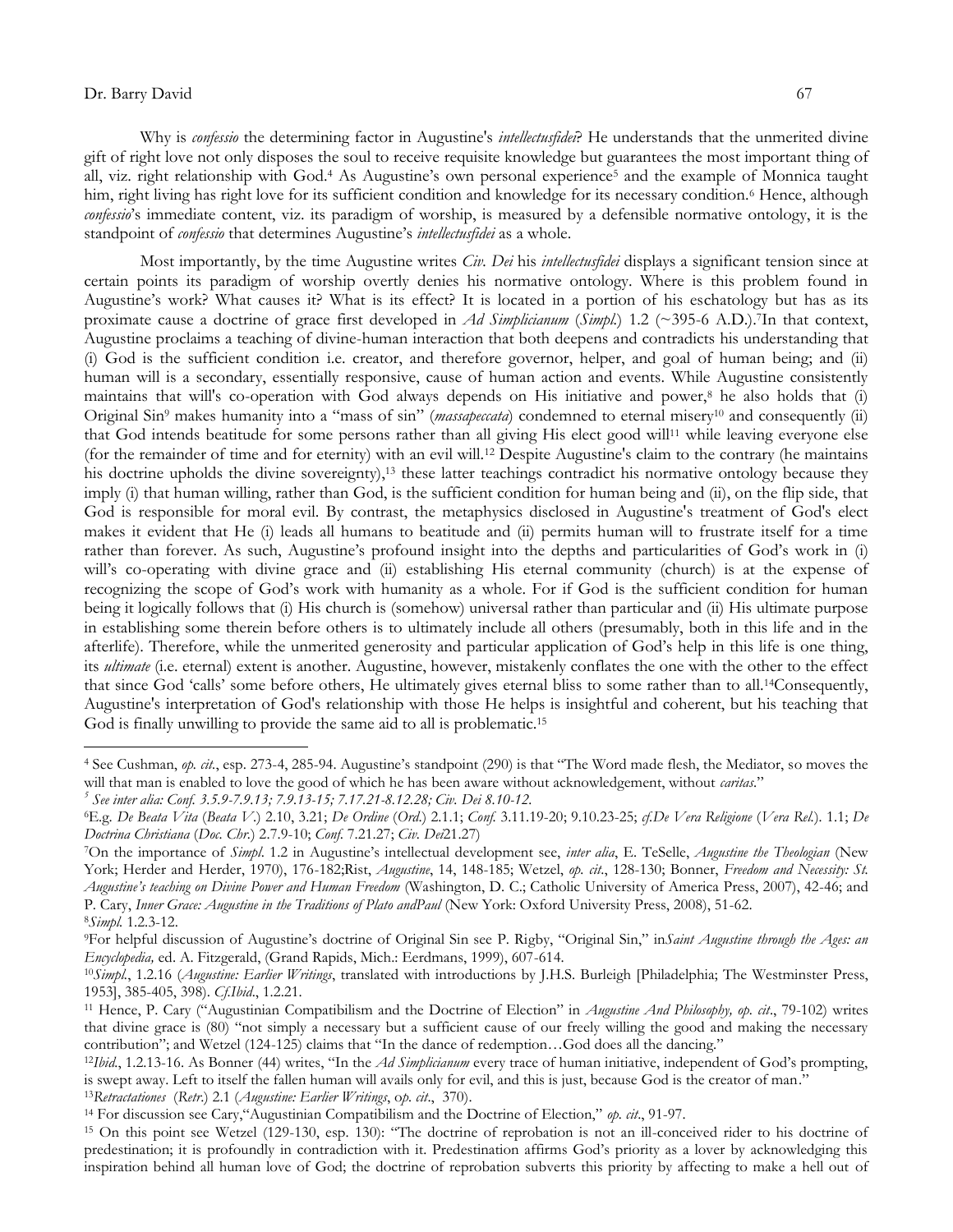This principle also informs Augustine's doctrine of providence in *Simpl.* 1.2.17-20. His teaching here also has intimately related ontological and practical dimensions. The former is that God has divided humanity into two eternal groups,<sup>16</sup> viz. the "vessels made unto honor" (those whom He aids towards eternal happiness) and the "vessels of perdition" (those whom He does not aid). Its practical dimension is that God uses the aforementioned division to teach His vessels of honor two things, viz. (i) "that a man should fear and turn to God in piety …" and (ii) "that thanks should be given for his mercy to God who shows by the penalty inflicted on some the greatness of his gift to others."<sup>17</sup> Augustine"s emphasis on piety and co-implicate claim that God employs interaction between contrary or antithetical mind-sets to cultivate divine worship, i.e. His church, coheres with his normative doctrine of God. But his teaching that God disposes the opportunity to worship Him exclusively rather than universally is problematic. Therefore, while the essential motive beneath Augustine"s doctrine is to cultivate love of God and neighbour, key aspects of that teaching contradict God"s love since it places an exaggerated emphasis on right will. Hence, *Simpl.* 1.2 exposes a significant tension in Augustine's *intellectusfidei* that is transposed into his concomitant teaching on providence.

Augustine develops his *intellectusfidei* together with aspects of his doctrine of providence in *Conf*. (397-401 A.D.), but the weaknesses therein mostly lie dormant due to the subject matter at hand, viz. God"s relationship with His elect. To begin with, as the name of his treatise shows, Augustine formally identifies his *intellectusfidei*as *confessio*; 18 and his text works through the historical implications (books 1-9), psychological ramifications (book 10), and metaphysical ground (books 11-13) of God's loving relationship with His elect. As before, Augustine's *intellectusfidei*consists in two co-implicate and mutually-related components, viz. ontology and piety, but his paradigms of being and worship are developed in significant ways. His ontology identifies God as immutable or uncreated *esse*<sup>19</sup> and creatures in general and man in particular as participated or created *esse*, <sup>20</sup> and each is specified in a trinitarian manner by his employing the primary analogue *esse-nosse-velle* (being-knowing-willing) disclosed as such in 13.11.12 but grounding the entire account of conversion, creation, and divine-human interaction structuring the whole book.

On the human side, the trinitarian analogue describes man"s ontological structure and the essential make-up of his mind as *imago trinitatis*. On the divine side, the analogue signifies the Father (*esse*) as eternal creator of being, the Word (*nosse*) as cause of intelligibility, i.e. the form and matter comprising things, and Spirit (*velle*) as cause of the love or motion in things towards their end, viz. God.<sup>21</sup> Hence, man"s innate love of what is (*esse*) should move him to understand (*nosse*) the causes of being and respond to God, the source of being, with praise and gratitude, viz. *velle* or *confessio*. As always, then, Augustine's paradigm of worship depends on a right understanding of human being as created by God and owing Him a debt of gratitude repaid in worship. However, he underscores and develops *Simpl.*"s

 $\overline{a}$ 

<sup>18</sup>*Conf.* 1.1.1. *Cf.* 1.2.2; 1.6.10, 1.7.12; 1.20.31; 2.4.10; 4.11.16-12.18; 7.11.17; 7.15.21; 11.9.11; 13.1.1-2.2; and 13.31.46.

desire." By contrast, P. Rigby ("Augustine"s Use of Narrative Universals in the Debate over Predestination," *Augustinian Studies*, Vol. 31:2 [2000], 182-194, and "The Role of God"s "Inscrutable Judgments" in Augustine"s Doctrine of Predestination," *Augustinian Studies*, Vol. 33:2 [2002], 214-222) tries to make Augustine"s teaching more palatable by reminding us of his wisdomperspective. He considers Augustine"s appeal in *Simpl.* (and elsewhere) to the "inscrutable mystery" (2002, 215) surrounding divine justice and predestination as part of Augustine's dictum that one must always submit, in humility, to God's wisdom. In Rigby's words (2002, 219):"Wisdom teaches submission before an unverified faith, an inscrutable measure beyond measure." Rigby is certainly right about Augustine"s appeal to divine wisdom, but what he describes belongs to a *confessio* mind-set; it doesn"t change the inherent difficulties in Augustine's teaching on election and predestination. I can love God and neighbor when doctrine transcends or contradicts my understanding, but does that mean I should abandon my quest for truth as such—or should I instead pursue it with humility?

<sup>16</sup>*Cf.Ecclesiastes*33.14 *f*.

<sup>17</sup>*Simpl.* 1.2.18, 400-401. *Cf.Civ. Dei* 11.18, 15.1; 21.12; *Contra DuasEpistulasPelagionrum* (*C. Ep. Pel*.), 2.14-15; *De DonoPerseverantiae* (*Persev*.), 35.

<sup>19</sup>*Ibid.,* 7.10.16-11.17; 7.15.21; 11.4.6; 13.1.1-2.2; and 13.11.12. C*f.* J.-L. Marion, "*Idipsum*: The Name of God according to Augustine," in *Orthodox Readings of Augustine*, edited by A. Papanikolalu and G.E. Demacopoulus (Crestwood, N.Y.; St. Vladimir"s Seminary Press, 2008), 167-189.

<sup>20</sup>*Ibid.,* 1.2.2; 1.6.10; 1.20.31; 2.6.13; 4.10.15; 7.11.17; 7.15.21; 13.1.1-2.2; and 13.11.12.

<sup>21</sup>*Ibid.,* 13.5.6-11.12. For helpful discussion of Augustine"s trinitarianism in *Conf*., see C.J. Starnes, "The Unity of the *Confessions*," *StudiaPatristica*, vol. 18:4 (1983), 105-111; R.D. Crouse, ""In AenigmateTrinitas" (*Confessions*, XIII, 5, 6): The Conversion of Philosophy in St. Augustine's *Confessions*," *Dionysius*, vol. 11 (1987), 53-62; and W.J. Hankey, "Recurrens in teunum: Neoplatonic Form and Content in Augustine"s *Confessions*," in *Augustine and Philosophy*, *op. cit*., 127-144.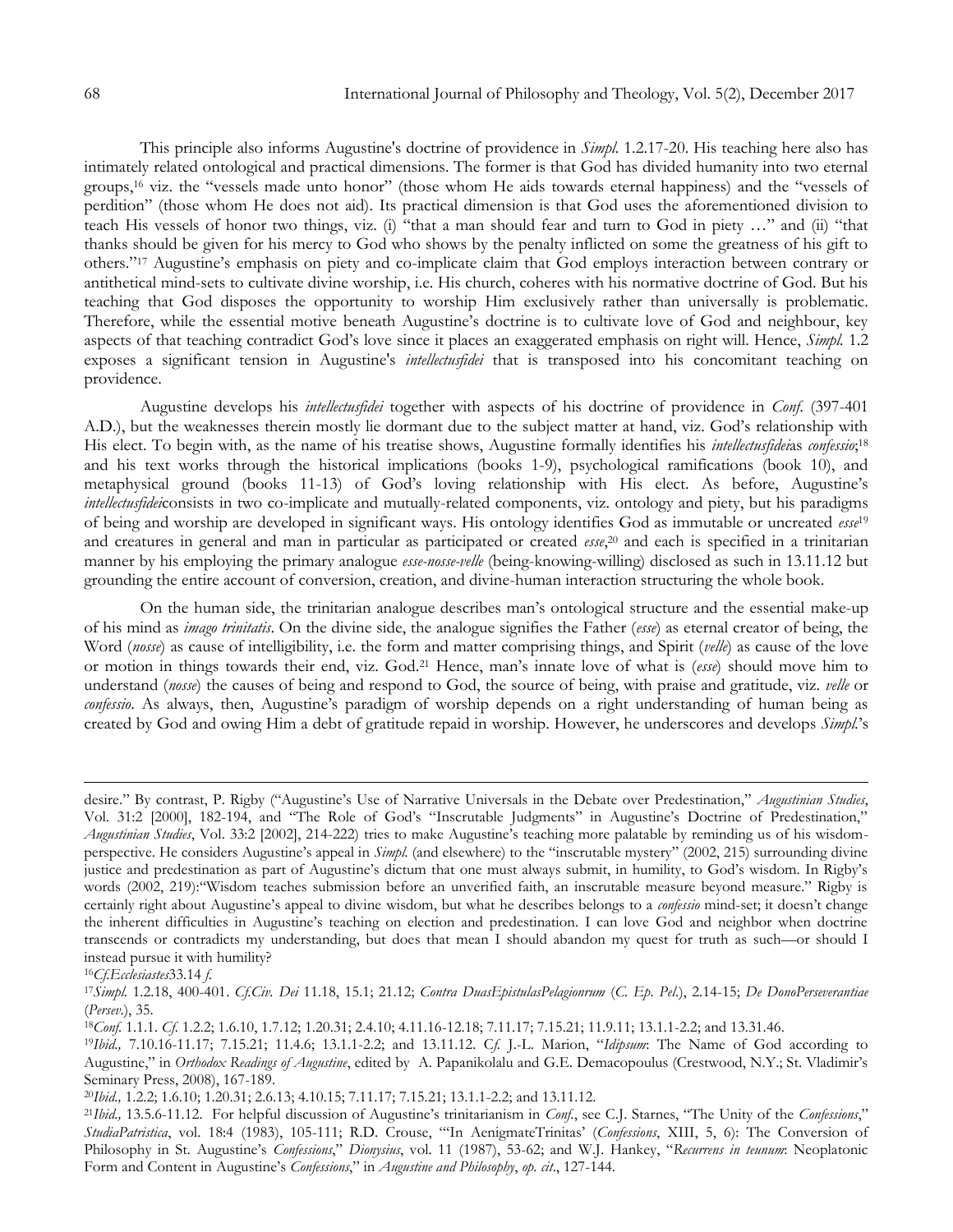doctrine of providence by maintaining that(i) humanity is structured by two opposed mind-sets, viz. *confessio* (the desire to serve God) and *praesumptio* (the desire to be God);<sup>22</sup> (ii) God's choice, apart from any human merit.

Determines who embraces *confessio* and who doesn't;<sup>23</sup> and (iii) God uses moral evil and the morally evil, i.e. the vessels of condemnation, for the sake of His elect, the vessels of honor.<sup>24</sup> Thus, by the time Augustine finishes *Conf.*, the essential structure of his *confessio*-based doctrine of providence has been formed. How, then, does *confessio* structure Augustine's teaching on providence in *Civ. Dei*? It orders his entire presentation and determines its fundamental strengths and attendant weaknesses.<sup>25</sup> From the outset, Augustine asserts that (i) a Christian doctrine of providence will detail God"s creation of His eternal community comprising the humble and (ii) recognizing this requires humility in the percipient (*Civ. Dei*, 1, pref.). Augustine"s argument for providence, however, has an uneven quality. While his presentation in books 1-10 consistently maintains a rational, i.e. philosophically defensible, standard, its counterpart in books 11-22 does not. At its best, the latter contains the deeper insight into the nature of providence since it adheres more rigorously to the aforementioned standard; at its worst, it contradicts that standard. The odd content of Augustine's argument is partly caused by a significant difference in emphasis in these sections of *Civ. Dei*; the more significant reason, though, is the aforementioned tension within his brand of *confessio*. Concerning their respective emphases, the earlier argument intends to prove the fundamental premise of a Christian doctrine of providence, viz. that Christ structures human experience to engender divine worship. By contrast, Augustine"s subsequent argument tries to demonstrate the coherence of Christianity by showing that its account of providence distinguished into a study of the origins, developments, and ends of two eternal cities, viz. the city of God and city of Man agrees with and develops 'right' ontology. Most importantly, the argument found in books 1-10 works because, spurred on by Augustine's engagement with key aspects of Neo-Platonic philosophy, it measures the basics of *confessio*"s paradigm of worship by a philosophically verifiable ontology. The second argument, however, has mitigated success since its defensible trinitarian impetus and ontology is sometimes subordinated to an eschatology that embodies and develops the vitiated paradigm of gratitude developed in *Simpl.* 1.2. So whereas Augustine's presentation in books 1-10 consistently identifies (i) divine being as the sufficient condition for providence and (ii) creaturely choice-making as a necessary condition thereof, his teaching in 11-22 sometimes does the opposite by asserting that God ultimately aids some towards beatitude rather than all. Indeed, while Augustine"s account of God"s treatment of His elect the high point of *Civ. Dei*"s doctrine of providence develops for the better his paradigm of divine-human/angelic interaction from books 1-10, his treatment of the non-elect contradicts that paradigm. Taken altogether, then, the significant merit and difficulty of Augustine"s argument for providence in *Civ. Dei* is determined by the way(s) it instantiates *confessio*.I will show this in what follows.

### **II.) Books 1-10: defending a Christian doctrine of providence nosse and velle conform to esse**

There are several passages in books 1-10 illustrating that Augustine"s argument is informed by his *confessio*based concept of providence. Not only does he commence his *magnum opus et arduum* by contrasting two cities/mindsets, viz. the city of humility (*humilitas*) anchored in Christ and His church, and the city of pride, exemplified in the Roman lust for domination (*libido dominandi*) (*Civ. Dei*, 1, pref.), but he also finishes book 1 by citing his doctrine of the two cities (1.34) and, in 5.12-21, presents an account of God's reasons for the rise, development, and success of the Roman empire that follows closely the paradigm of mercy and condemnation explicated in *Simpl*. 1.2.17**-**20.<sup>26</sup>

<sup>22</sup>*Ibid.,*2.4.9-10.18; 4.10.15-12.19; 7.9.13-15; and 7.20.26.

<sup>23</sup>*E.g.Conf.* 1.1.1; 1.5.5; 7.18.24; 7.21.27; 8.12.28-30; and 13.1.1.

<sup>24</sup>*Ibid.,* 5.8.14-9.17; 9.8.18.

<sup>25</sup> For discussion of the background and nature of *Civ. Dei's* formal structure see J. Van Oort, *Jerusalem and Babylon: A Study into Augustine's City of God and the Sources of his Doctrine of the Two Cities* (Leiden and New York: E. J. Brill, 1991); G. O"Daly, *Augustine's City of God: A Reader's Guide* (Oxford; Oxford University Press, 1999), 53-66, 265-272; and P.L. MacKinnon, "Augustine"s *City of God*: The Divided Self/The Divided *Civitas*," in *The City of God: A Collection of Critical Essays* (New York; Peter Lang, 1995), 319- 352. My interpretation is unique since it explicitly traces Augustine"s formal cause both to his *intellectusfidei* and to the doctrine of providence he develops in *Simpl*. 1.2. In the latter regard, my point is not that Augustine invents the/his two communities paradigm in *Simpl.* 1.2.17-20—as Van Oort and O'Daly illustrate, that has numerous parallels in Augustine'searlier work and elsewhere. Rather, I argue that Augustine"s notion of the aforementioned paradigm is decisively determined by his re-thinkingthe nature of divine-human interaction in *Simpl*. 1.2. Taken altogether, this has the fortuitous consequence of showing how Augustine"s mature *intellectusfidei* instantiates his doctrine of providence.

<sup>&</sup>lt;sup>26</sup>In 5.14-19 Augustine argues that God ordained Rome's rise for the sake of spreading Christianity, viz. so that Christian and pagan alike can (i) see the greatness and limitations of pagan, i.e. of"false," virtue and its rewards and punishments, and (ii) be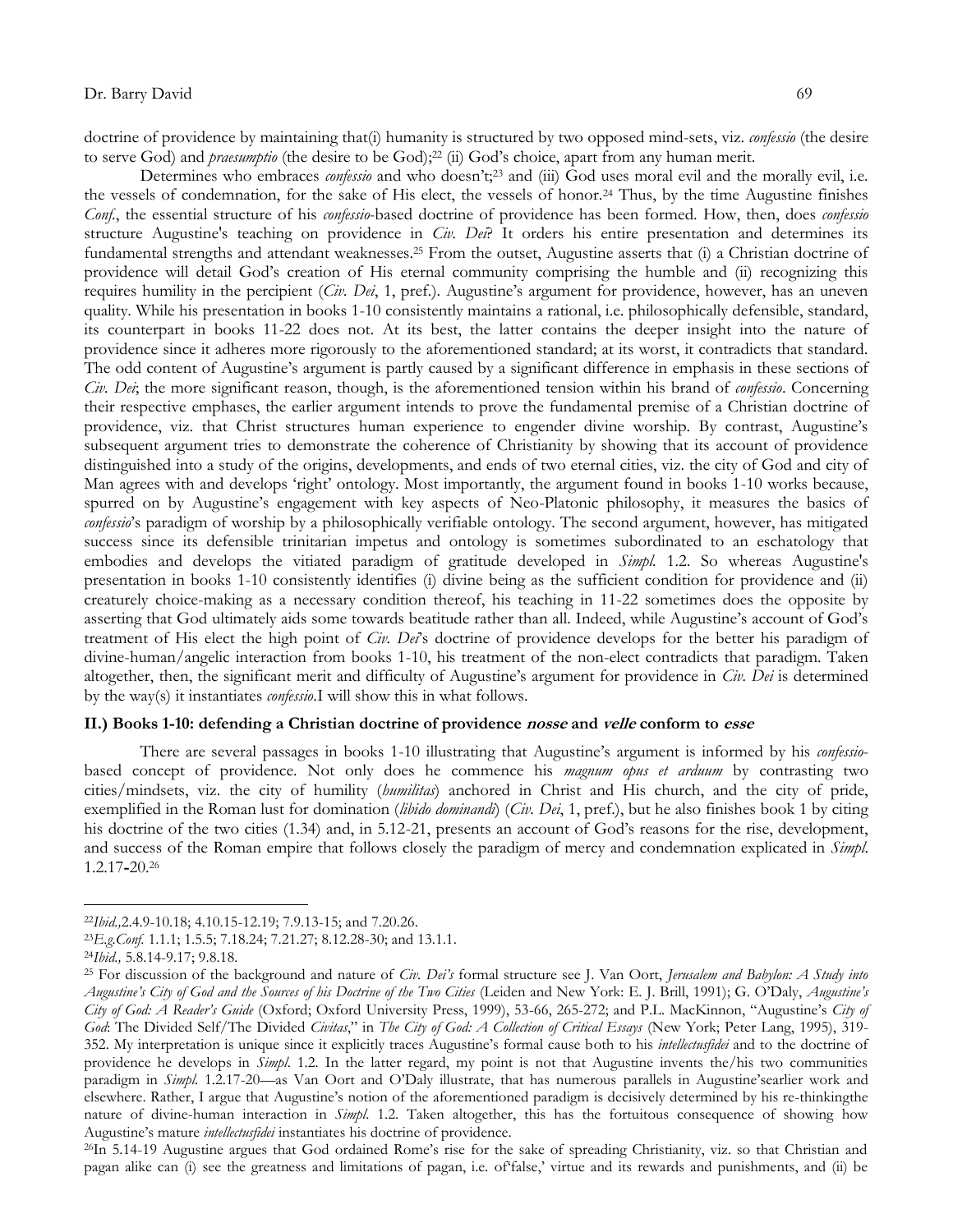Nevertheless, Augustine quiets this perspective on providence in books 1-10 because his principal object is to show that there is one, true God (named Christ) who ought to be worshipped for happiness (1.36; 6.1; 10.32). Most importantly, the latter claim has its foundation in book 1 and is supported in subsequent books by explicit and concise philosophical proof. Notably in 5.9-11, 8.5-6, and 10.22-32, Augustine furnishes significant evidence to support his assertion that providence has (i) Christ, the God-man mediator between God and man, as its sufficient condition and (ii) human willing as its necessary condition. By focusing on the ontology Christianity shares with Platonism especially on the status of non-divine being as created, Augustine makes clear, on the one hand, that human being and choicemaking depends decisively on the creative activity of an omnipotent and omniscient God and, on the other hand, that the Christian doctrines of divine worship and incarnation follow suit. As such, Augustine's approach in books 1-10 has the advantage of hiding the problematic aspects of his teaching on providence, thereby bringing the salutary consequence that his primary interpretative principles, viz. ontology and gratitude, cohere rather than contradict. Consequently, his predominant doctrine includes both (i) that all owe Christ gratitude for their being and (ii) that Christ encourages all (rather than some) towards happiness.

In book 1, therefore, Augustine responds to pagan and Christian reactions to suffering temporal calamity at the hands of Alaric the Goth (an Arian Christian) and his tribesmen by maintaining that each party owes gratitude to the Christian God for what they (i) have and (ii) haven"t suffered (1.1, 3, 7, 8-9, 29, 34). According to Augustine, the key to interpretation is that all human experience including the loss of (i) physical goods, viz. the body or parts thereof (1.11, 15, 16, 28), and (ii) goods of fortune, viz. friends, wealth, reputation, power, and homeland (1.8, 10, 14, 19) is intended to encourage virtue. By this, Augustine means the worship of the one, true God, named Christ, who (i) has founded a community of worshippers, His church, within the Roman Empire and (ii) governs all human thoughts and events (1.29, 34). Christ, says Augustine, structures each of the relationships or interactions between and among the virtuous and the non-virtuous including their gain or loss of bodily and/or external goods to engender divine worship. While pagans, then, ought to render thanks to Christ for (i) sparing their lives during Alaric's sack of Rome (1. 1-7) and (ii) giving them the opportunity for penitence and conversion (1.34), Christians should recognize that He permits them to suffer the loss of temporal goods to "raise them up"  $(1.9, p.13).$ <sup>27</sup>

This account of providence, however, is asserted rather than proved for *is* the Christian God? Is there a divinity named Christ who governs humanity as book 1 claims? In 5.9-11, Augustine defends a large part of his doctrine by showing that that there is an omnipotent and omniscient God who causes and governs human choicemaking. The proximate cause of his argument lies in refuting two closely related claims. These are, on the one hand, Cicero"s "ungodly" assertion that the existence of human responsibility within "fate" (*fatum*), i.e. the universal order of causes, precludes that fate is known and governed by omniscient divinity (5.9, pp. 198-201)<sup>28</sup> and, on the other hand, a Stoic position that denies omniscient divinity by teaching that fate excludes human acts of will since these occur by choice rather than by necessity (5.9-10, pp. 199, 203-4). Augustine responds, however, that (i) omniscient and omnipotent divinity has created fate, (ii) fate includes human responsibility, and (iii) human responsibility is known, caused, and governed by the aforesaid divinity. By this route, Augustine formally establishes the correlate philosophical claims standing at the heart of his argument in books 1-10 (and *intellectusfidei*), viz. that (i) man is created by God and (ii) owes him a debt of gratitude repaid in divine worship.

In 5.9, Cicero's argument against divine omniscience is reported thus:

(i) Nothing "can come about which is not preceded by some efficient cause" (*nihil fierisi causa efficiens non praecedat)* (5.9, p. 200).

(ii) The order of future events (*omniafutura*), the Stoics say, is foreknown by omniscient divinity.

motivated to embrace "true," i.e. Christian, virtue and receive its reward of eternal life. In this passage, the ancient Romans are the vessels of wrath; Christians are the vessels of mercy.

For commentary on Augustine"s indictment of pagan virtue see B. J. Shanley**,** "Aquinas on Pagan Virtue," *The Thomist* 63 (1999): 553-577, esp. 563-572. However, another way of considering Augustine"s view on whether there can be virtue, i.e. explicit orientation towards God, apart from receiving sacramental grace given in Christ, is articulated by G.W. Schlabach, "Augustine"s Hermeneutic of Humility: An Alternative to Moral Imperialism and Moral Relativism," *Journal of Religious Ethics* 22:2 (1994), 299- 330. According to Schlabach, Augustine leaves open the possibility that,apart from Christ"s sacramental grace, man can have a positive relationship with Godby practicing humility.

<sup>27</sup> All quotes are from *Augustine: The City of God against the Pagans*, *op. cit*. Latin is added.

<sup>28</sup> For recent commentary, with bibliography, see B. David, "Divine Foreknowledge in *De civitate Dei* 5.9: The Philosophical Value of Augustine"s Polemic," *American Catholic Philosophical Quarterly*, Vol. 75:4 (2001), 477-493.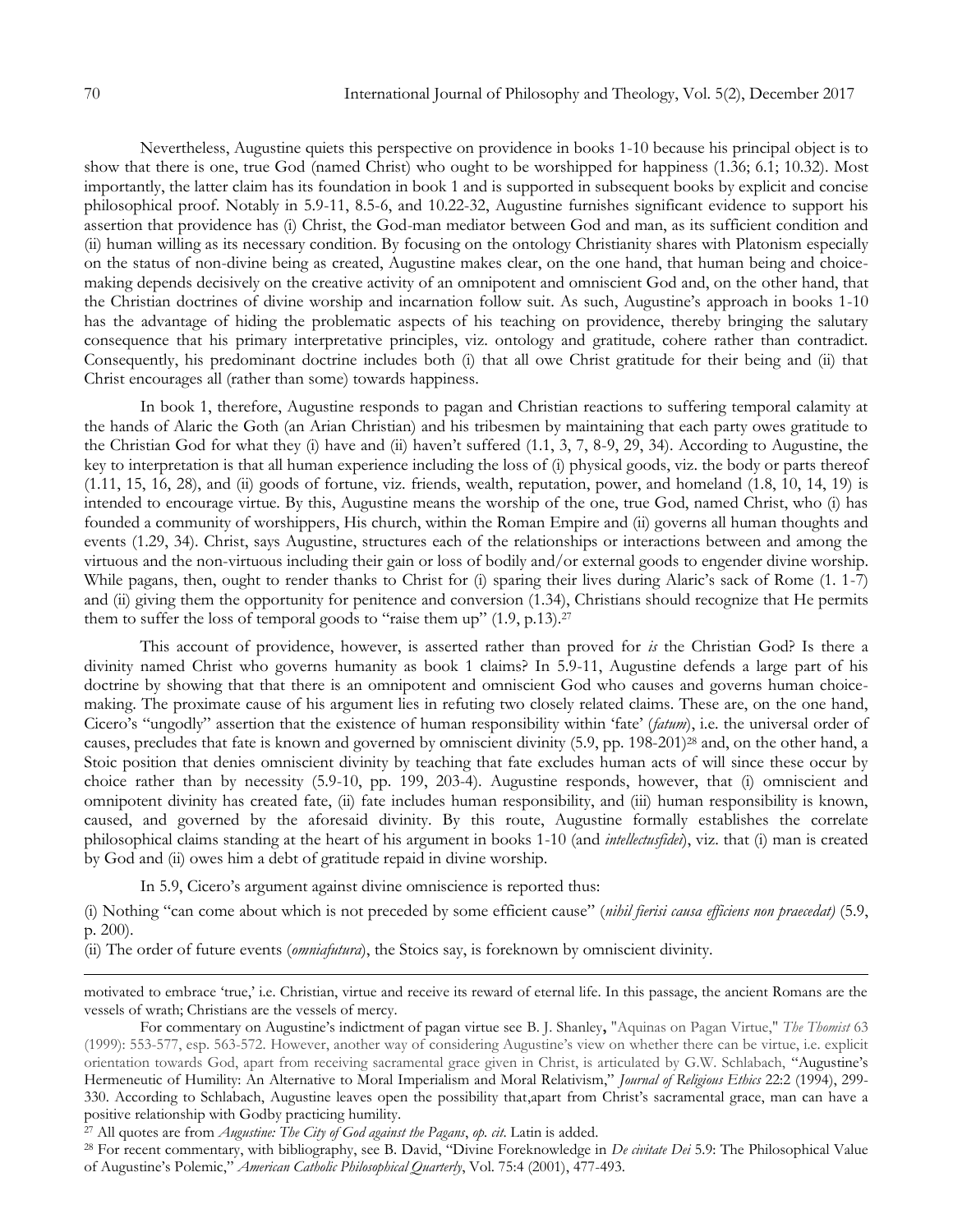$\overline{a}$ 

- (iii) Whatever is foreknown to occur must happen by fixed, necessary, or certain (*certus*) causes rather than by voluntary or efficient causes (*non aliquaefficiens*).
- (iv) Consequently, if the causal order is foreknown by God, then (a) He is the only efficient cause of all events, (b) the order of causes consists in fixed causes (*certusestordocausarum*), and (c) human responsibility is excluded (*nihil est in nostra potestatenullumqueestarbitriumuoluntatis*).
- (v) However, (counterfactual) humans have "free choice of the will" (*uoluntatisarbitrium*) (*Ibid*.).
- (vi) Therefore, the causal order is not completely foreknown by God. In other words, (a) there is not omnipotent and omniscient divinity, and (b) the causal order includes human responsibility.

Augustine answers Cicero by claiming that the very *existence* of a causal order including human responsibility depends on the creative activity of an un-created God. Stated in logical form, his response is this:

(i) Nothing "happens unless preceded by an efficient cause (*causa efficiens*)." (5.9, p. 202).

(ii) Since mutable efficient causes (e.g. humans and angels) cannot cause themselves to be, their existing must depend on some efficient cause who makes and governs every nature (*qui estauctoromnisconditorquenaturae*).

(iii) That first efficient cause, "which makes and is not made (*facitnec fit*), is God." (5.9, p. 203).

(iv) Therefore, an omnipotent (*summa potestasest*) and omniscient God has created a causal order which includes voluntary agents, and governs each of its causes and events. With respect to voluntary causes, God orders all wills, assisting good wills, judging evil wills, giving the power of achievement to some while denying it to others.<sup>29</sup> Since God causes voluntary agents' being, He causes whatever is in their power, and governs their exercise of power. If He does not will it, they are not and can neither will nor act; in this sense, He is as much the creator of their actions as their being.

In 5.10, Augustine finishes his refutation of the Stoics by showing that if everything in the order of fate"happens by necessity (*necessitas*)," so does human responsibility. On this score, Augustine argues that human willing is by necessity so long as "necessity" is applied to the will *de re* signifying "it is necessary, when we exercise will, that we do so of our own free will (*necesseesse, ut, cum volumus, libero velimusarbitrio*)" rather than some kind of causal necessity, viz. "that which is not in our power (*quae non est in nostra potestate*)." (5.10, p. 204). In short, human acts of will occur by "necessity" since they are necessarily carried out by will. As such, they are included in the order of fate. Therefore, since God's willing of events *includes* human willing, these events are the result of a confluence of causes; God's will is the sufficient condition, created wills are the necessary condition.

Why does Augustine"s argument work? Unlike Cicero and the Stoics, he brings into focus not just the efficient causes of events but a supreme efficient cause of efficient causes. By illustrating that the principle "nothing happens unless preceded by an efficient cause" applies even more to *the very being of causes* than to the events they bring about, Augustine discloses that the existence and activities of efficient causes depend on the creative activity of an uncreated first efficient cause, viz. God. Therefore, since voluntary causes and key aspects of their effects are *created*, Augustine has (i) answered Cicero's claim that fate can't be governed by omniscient divinity and (ii) refuted the Stoic assertion that fate excludes human responsibility by showing that each error has the same root, viz. deficient ontology.

In 5.11, Augustine finishes his defense of providence by stating some of its key characteristics. For the most part, these are implications of what"s been argued in 5.9-10. Hence, the "supreme and true God…with His Word and Holy Spirit, which three are one…" (i) is the "almighty…Creator and Maker of every soul and every body…"; (ii) empowers and governs the being and activity of each creature; and (iii) makes those participating in, i.e. worshipping, Him "happy in truth" while punishing sinners with "mercy." (5.11, p. 206). Augustine's argument in 5.9-11, therefore, supports the fundamental ground of book 1"s doctrine of providence but, when compared with his *confessio* concept of providence, it also discloses a key characteristic and significant advantage of his current project. On the one hand, we find basic agreement with *Simpl.* 1.2; God is understood as the sufficient condition for His voluntary creatures hence, His knowledge and will is supreme. On the other hand, however, Augustine's teaching in 5.9-11does not explicate *Simpl.* 1.2's account of the essential difference between God's treatment of the good and bad, viz. the interplay between Original sin and God's unmerited grace. That omission illustrates the unique context of Augustine's discussion in *Civ. Dei* 1-10 he is more concerned with establishing the existence of providence than expressing his opinion on its ultimate content.

<sup>&</sup>lt;sup>29</sup> For discussion of Augustine's doctrine of predestination in 5.9-11 see: H. A. Wolfson, "Philosophical Implications of the Pelagian Controversy," *Proceedings of the American Philosophical Society* 103 (1959): 554-562, 559-561.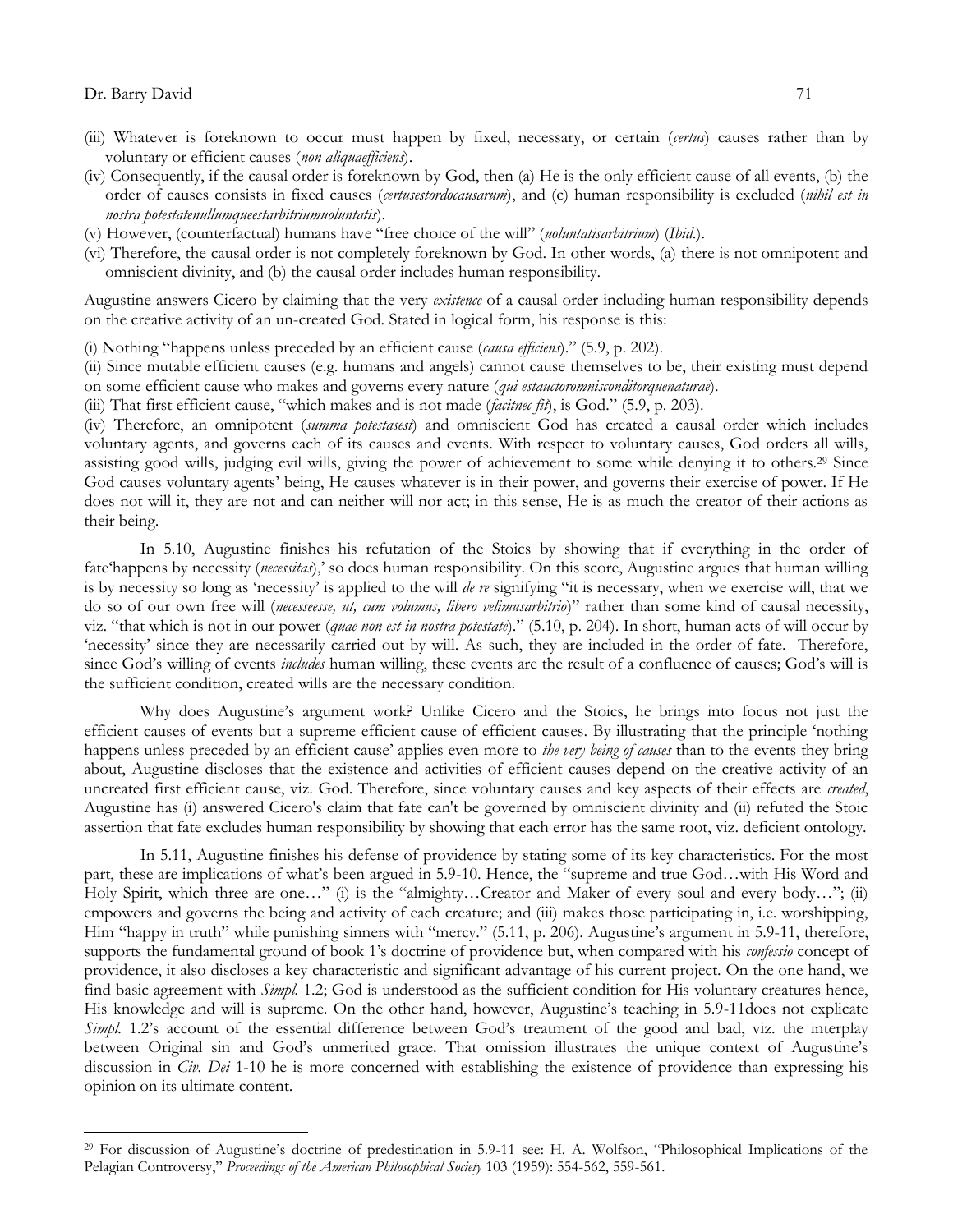It also provides an important philosophical advantage: since Augustine"s paradigm of gratitude is restrained by his paradigm of being, his teaching that God is the sufficient condition of human being and action implies, in tandem, both that (i) God aids all persons towards happiness and (ii) all owe Him gratitude. Nevertheless, despite its explicit and implicit philosophical merit, Augustine's doctrine in 5.9-11 has not completely justified book 1's teaching on providence. What hasn"t been shown is that Christ is God"s mediator and should be worshipped for eternal happiness. Augustine gives evidence for this claim in books 8-10 while trying to show the superiority of Christian to pagan-Platonist teachings on divine mediation and beatitude.<sup>30</sup> His argumentfor Christ has four principal components, viz. that (i) an incorporeal and immutable God is the creator of the universe, rule of life, and light of the mind; (ii) the Godhead consists in three co-equal divine persons or relations Father, Word, and Holy Spirit in one divine substance; (iii) the doctrine of the Word"s incarnation in Christ is cogent, and (iv) worshipping Christ is right practice. While the first component in Augustine's argument might be easily accepted by his audience (since explicating an ontology shared by pagan and Christian alike), the others are supported by dialectical arguments showing how the Christian doctrines of the Godhead, divine incarnation, and worship stand in conformity with the aforementioned ontology. Most importantly, the upshot of Augustine's argument is that, by specifying God's identity and the character of divine worship, it both supports and augments the twin claim that man (i) is created by God and (ii) owes Him devotion.

In 8.5-6, Augustine distinguishes (i) that God is incorporeal and immutable, and (ii) key aspects of the Godhead by tracing the reasoning whereby the Platonists, the best of the non-Christian philosophers (8.1, 9-11), understand God as "the cause of existence, the ground of understanding, and the pattern according to which we are to live" (8.4, p. 317). Augustine's argument proceeds from effect to cause, showing that (i) since 'what judges is ontologically superior to what is judged" (8.5), and (ii) "mutable depends on immutable being" (8.6), (iii) there must be a supreme divinity whose thought and will causes to be and governs all mutable realities (8.6). God, therefore, is conceived as He "Who truly is, because He is immutable (*qui vereestquiaincommutabiliterest*)", and His existing is specified by His attributes of life, understanding, and happiness. Augustine writes: "For, to Him, it is not one thing to exist and another to live (*non aliudilliestesse, aliudvivere*) … nor is it one thing to live and another to understand ... Rather, to Him, to exist is to live, to understand and to be blessed (*quod estillivivere, intelligere, beatumesse, hoc estilliesse*)" (8.6, p. 321). Most importantly, Augustine uses this Platonic doctrine of God known by way of analogy from creatures as foundation and referent for his subsequent teaching on the Godhead.<sup>31</sup> While relying on this notion of divinity, he juxtaposes similar accounts of the Godhead provided by (i) Porphyry (10.23; *cf.* 10.29, 18.41) and (ii) Christian orthodoxy (10.24) to support his claim that the Godhead consists in three consubstantial and co-equal "principles" (*principia*) or relations, viz. Father, Word, and Holy Spirit.<sup>32</sup> Hence, Augustine"s teaching on divine being in general and the Godhead in particular has as its philosophical standard a shared Platonic ontology and theology. It is one thing, however, to assert the consubstantiality of the divine Word with the Father and Spirit but quite another to defend the claim that He is incarnate and the proper object of worship.<sup>33</sup> Is Augustine's teaching on Christ defensible? Once again, he supports his assertion by appealing to Platonic ontology but in this instance it is also used to adjudicate between rival modes of worship.

<sup>30</sup> For helpful assessment of Augustine"s engagement with pagan-Neoplatonism in *Civ. Dei* see: R. Russell, O.S.A., "The Role of Neoplatonism in St. Augustine"s *De Civitate Dei*," in *The City of God: A Collection of Critical Essays*, *op. cit*., 403-413.

<sup>&</sup>lt;sup>31</sup> In 11.25 (482) Augustine holds that the Platonist account of God as (8.4) 'source of existence, light of the mind, and rule of life' is an adumbration of the divine trinity conceived as "[Father] the author of nature, [Word] the giver of intelligence and the inspirer [Holy Spirit] of the love by which life is made good and blessed." As Russell, *op. cit*., writes (410), it was from Platonism that Augustine "appropriated the threefold conception of God as the source of being, truth and happiness, a fundamental metaphysical insight that became the point of departure and unifying principle of in his exposition of a Christian philosophy in *The City of God*."

<sup>&</sup>lt;sup>32</sup> For textual evidence and discussion of the Porphyrean triad and its approximation to the Christian Trinity see J.J. O'Meara, *Porphyry's Philosophy from Oracles in Augustine* (Paris; ÉtudesAugustiniennes, 1959), 118-122. Commentary is found in J. Dillon, "Logos and Trinity: Patterns of Platonist Influence on Early Christianity," in *The Philosophy in Christianity*, ed. G. Vessey (Cambridge, New York, Melbourne; Cambridge University Press, 1989), 1-13, 8-13; S.R.C. Lilla, "The NeoPlatonic Hypostases And The Christian Trinity," in *Studies in Plato and The Platonic Tradition*, *essays presented to J. Whitattaker*, ed. M. Joyal (Ashgate Publishing Co.; Brookfield, Vermont, 1997), 127-189, 155-158; and M.J. Edwards, "Porphyry and the Intelligible Triad," *Journal of Hellenic Studies,* vol. 110 (1990), 14-25.

<sup>33</sup> Augustine, of course, understands the doctrine of "the Word made flesh" as the central difference between Christianity and Platonism (e.g. *Conf.* 7.9.13-15).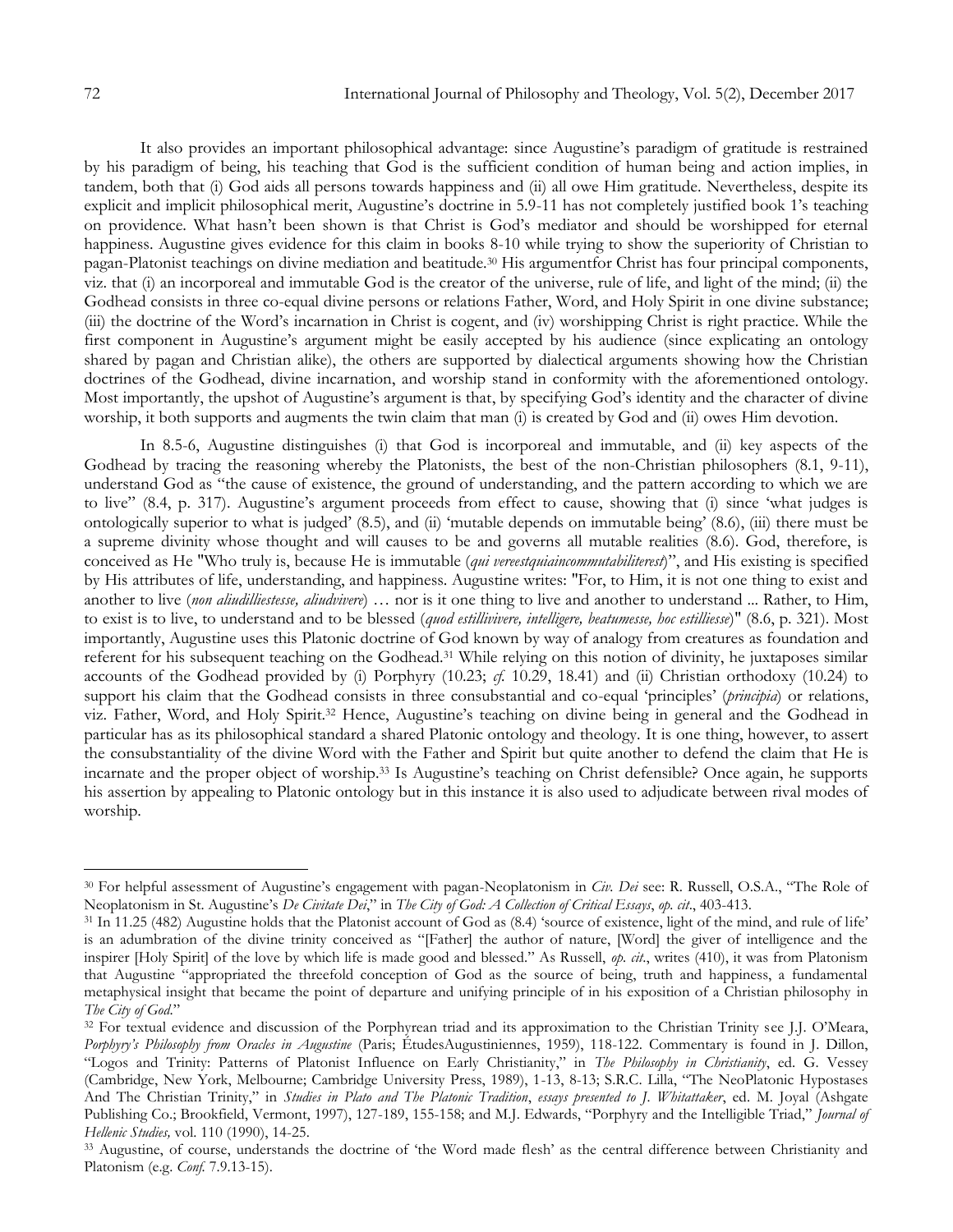$\overline{a}$ 

On the one hand, the common doctrine is this: Christians and Platonists (i) seek "the blessed life which is to come after death…"; (ii) hold that the immortal and rational human soul can only attain happiness "by participation in the light of that God by whom both it and the world were made"; and (iii) maintain that the "happy life" is achieved by adhering "with the purity of chaste love to … the immutable God." (10.1, p. 390). The crucial difference, however, is that while Christians worship God alone, the Platonists worship either (i) spirits and demons (10.1) or (ii) spirits and God (10.2-6). Augustine makes his point by tackling Porphyry's claim that Christian worship is irrational since its object is a man/creature rather than God (10.24; *cf.* 19.23). His response is that Porphyry misunderstands the teaching that Christ is fully God and fully man. Therefore, while Porphyry rejects Christ as "the principle" of purification (10.24) since viewing Him strictly as man, Christians embrace Christ as *principium* since holding that He is divinity, viz. the divine Word, assuming manhood (10.24)<sup>34</sup> to establish a universal way of salvation (10.24; 32). What makes *reasonable*  the doctrine that Christ is the God-man mediator between God and man? It shares with Platonism the teachings (i) that purification is through the Father"s Intellect/Word (*patrikos nous*) (10.28); (ii) that divine grace is needed to achieve purification (10.28); and (iii), with respect to Christ"s humanity, that soul *and* body can share in eternal blessedness (10.29; *cf.* 22.25-28). So, the Christian doctrine of Christ and worship is credible since it maintains rather than contradicts the Platonic ontology concerning God and man.

By the end of book 10, therefore, Augustine has justified book 1"s doctrine of providence by employing a Platonic ontology which gives demonstrative proof for some things and grounds dialectical proof for others. On the one hand, Augustine has implied and/or provided *a posteriori*arguments showing that "if nothing happens unless preceded by an efficient cause" (5.9) and if "mutable depends on immutable reality" (8.5-6) then there is an immutable, omniscient, omnipotent, incorporeal, God who creates the causal order, governs all agents and events, and ought to be worshipped for happiness. God, in other words, is the sufficient condition for human being. On the other hand, that this God is Christ, the divinely established mediator between God and man, is supported by showing that the intimately-related doctrines of divine trinity, divine incarnation, and Christian worship accord with the commonly accepted ontology. As such, Augustine"s teaching on providence is well-defended: it is reasonable to maintain that human experience is ordered by and for Christ.

All told,Augustine"s *confessio* perspective on providence in books 1-10 succeeds because its primary philosophical referent is a verifiable ontology shared with pagan Neo-Platonism. Since Augustine"s principal aim is to show his pagan and Christian audience that there is one true God, manifested in Christ, who structures human experience to cultivate divine worship, his argument"s scope is not the entirety of divine-human interaction but the latter"s basic ontological parameters. This has the positive effect that Augustine subordinates his vitiated paradigm of mercy and condemnation to a reasonable ontology. Therefore, although it is sometimes evident that Augustine"s fundamental standpoint is the faulty eschatology found in *Simpl.* 1.2, the latter is limited for the better by the immediate circumstances of his discourse. Consequently, Augustine's reader is left with the coherent impression that (i) God, the sufficient condition of human being and action, aids all persons towards beatitude; and (ii) all owe Him worship. In this context, ontology and gratitude, *nosse*and *velle*, harmonize rather than contradict.

### **III.) Divine providence in Civ. Dei 11-22: velle in tension with esse and nosse**

Augustine"s positive account of providence in books 11-22 has two principal components, viz. the creation of and distinction between (i) the angels, found in 11.7-12.9, and (ii) humanity, located in 12.10-22.30. What unites these presentations is that they are explicitly informed by the vitiated paradigm of mercy (city of God) and condemnation (city of Man) distinguished in *Simpl.* 1.2 (11.1). In one respect, this has the superb advantage of developing coherently the essentials of the paradigm of divine-human/angelic interaction established in books 1-10; in another respect, it has the disadvantage of contradicting it. The strength of Augustine"s teaching is not only its emphasis on gratitude but its account of God"s (i) raising certain members of His rational creation, angels and humans, to eternal beatitude and (ii) ordaining a moral division within His rational creation for the sake of encouraging divine worship. These claims work because they explicate logically the doctrine that God is the sufficient condition for His rational creation.

<sup>34</sup> Augustine writes (10.24, 426): "But Porphyry the Platonist did not recognize Him as the *Principium*; otherwise, he would have recognized Him as the one Who cleanses us. For it is not flesh which is the *principium*, and not the human soul, but the Word, through Whom all things were made."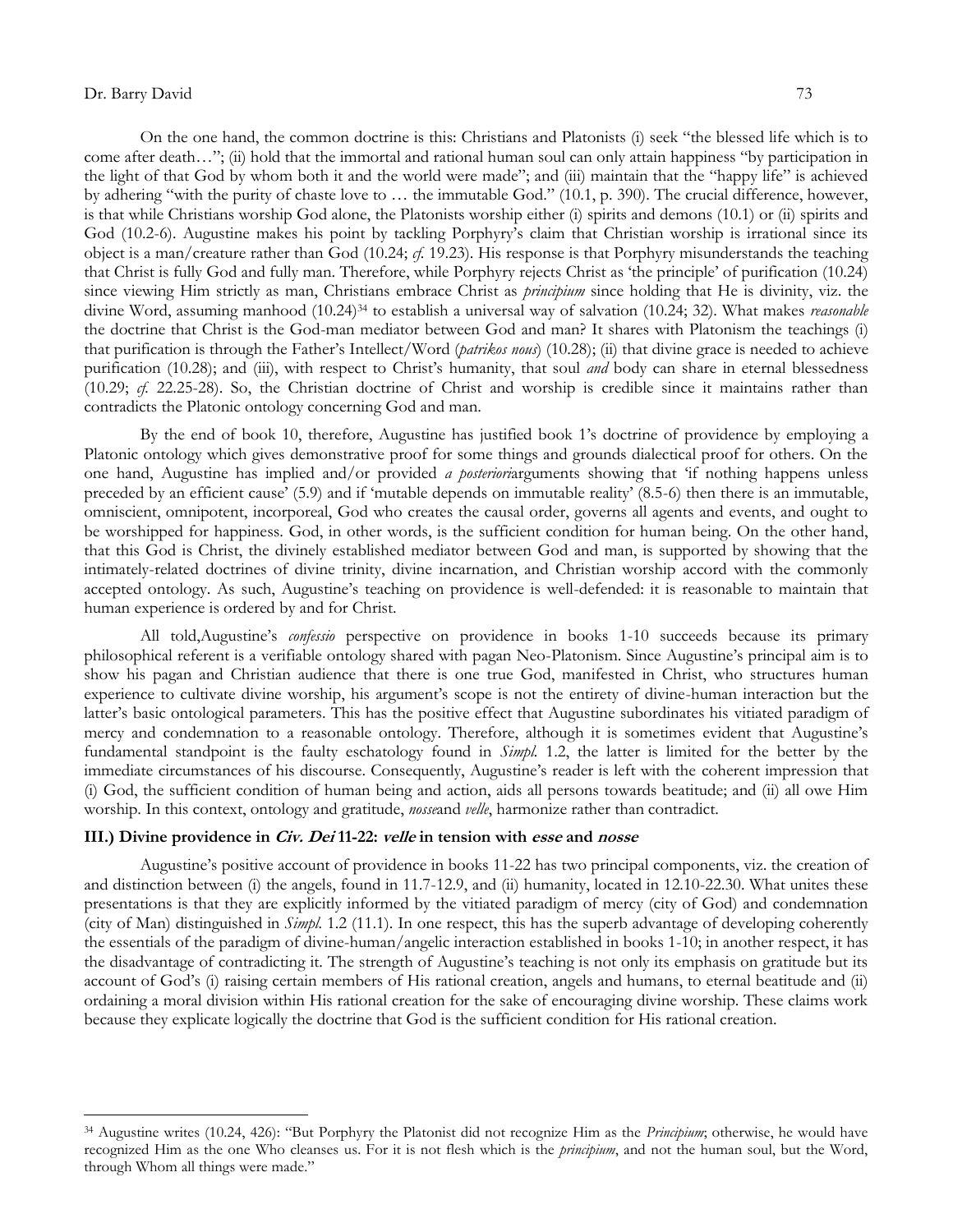The weakness of Augustine's argument, however, is that only some angels and humans can achieve beatitude since this contradicts its governing ontology and, in some respects, the impetus for gratitude.<sup>35</sup> In the spirit of *Simpl.* 1.2, Augustine"s problematic doctrine arises because he wrongly subordinates the sufficient condition for human and angelic being as such, viz. right union with God, to the proximate cause for their evil-doing, viz., deficient choices in their original, pre-lapsarian state. Whereas God"s reason for creating angels and humans, viz. His immutable goodness, has ultimate sway over their welfare, their choice-making has only secondary or participated sway since the latter is essentially a means to the end of attaining bliss. In books 11-22, therefore, ontology and gratitude harmonize in one respect but contradict in another respect.

# **A.) The distinction between the angels**

After citing Scripture (11.1-3) and Platonic philosophy (11.5) as his authorities, Augustine justifies his account of an eternal distinction between the angels by stating the latter"s ostensible necessary and sufficient conditions. The primary necessary condition is that the angelic nature, being created from nothing by God, is "mutable" (*mutabilis*), i.e. subject to change (12.1, p. 499;  $cf.$  11.10). Augustine makes it clear, then, that his standard of measurement is uncreated, immutable divinity. God, he claims, is "simple" (*simplex*) substance (11.10, p. 462), meaning that (i) there is no difference between what He is and has and (ii) is completely incapable of losing any attribute He possesses (11.10). While these characteristics apply to each divine person since Father, Son, and Spirit is co-extensive with the divine nature, the first characteristic does not apply to each "insofar as one Person is spoken of in relation to another" (11.10, p. 462) Father is relative to Son and Spirit, Son is relative to Father and Spirit, and Spirit is relative to Father and Son. By contrast God's creatures are changeable, meaning that 'being and attribute are not the same', i.e. they are able to lose what they have and/or gain what they don't have (11.10). While God, then, is the self-sufficient, immutable, triune creator of mutable natures, the latter have their being from Him, are intrinsically incomplete, and therefore require development. Hence, the most basic necessary condition for a moral distinction between the angels is that they are *mutabilis*.

A second necessary condition is that the angels change for better or worse due to their original responses to divine goodness. Since they are rational natures, the angels" happiness is not found in their own being but is received from God on the provision that they co-operate with Him. Therefore, while those embracing His goodness will attain happiness (eternal bliss), those rejecting it in favor of some created good will become sunk in "misery." (12.1, p. 498).

Augustine"s third necessary condition is that each angel, in its original state, is morally good, i.e. adhering to God, and therefore innately disposed to love the divine goodness and attain happiness. While this underscores the fallen angels' responsibility for their sinning, its proximate cause is to defend against Manichaean-like notions that God created or confronted evil angels (11.11, 13-17), i.e. angels opposed to Him by nature (12.1). Augustine supports his teaching on the original goodness of the bad angels by explaining (i) how the divine goodness structures creaturely ontology, (ii) the beneficial use God"s providence makes of the angels" original choices, and(iii) that the character of the evil angels is not their nature but a perversion thereof.

To begin with, Augustine argues that all creatures are ontologically good because God"s motive for creating lies in His creating "good things" (11.22, p. 478). God did not create "from any necessity" (11.24, p. 481), such as to repel some contrary evil principle or evil natures (11.23), nor because "He had need of any benefit," but "simply from His own goodness (*sedsolabonitate*); that is, so that it [i.e. the creature] might be good" (11.24, p. 481). Most importantly, the goodness of God's motive is manifest in the goodness of the things made. Therefore, says Augustine, if God's own goodness "is rightly understood to be the Holy Spirit" (*Ibid*.), His creatures' goodness is shown in their having trinitarian ontological structures. That each creature is made *by* the Father, *through* His Word/Son, and *because* of His Spirit (11.21, 23-24) is manifested in their existing, having form, and aspiring to order (11.28) and is specified in (i) the rational creature's existing, knowing its existing, and delighting therein (11.26) and (ii) the non-rational creature's existing and self-preserving (11.27). Hence, since each creature has a trinitarian ontology, the fallen angels cannot have been created with an evil nature or inclination.

According to Augustine, the original goodness of the angels is also manifest in the good use God makes of their original choices. In this regard, Augustine follows exactly his account of providence in *Simpl.* 1.2.17-20. While

<sup>35</sup> In 21.17-27 Augustine rejects the doctrine of unlimited or universal salvation because he thinks it is contrary to the teachings of Scripture and reason. I discuss this important claim towards the end of section III.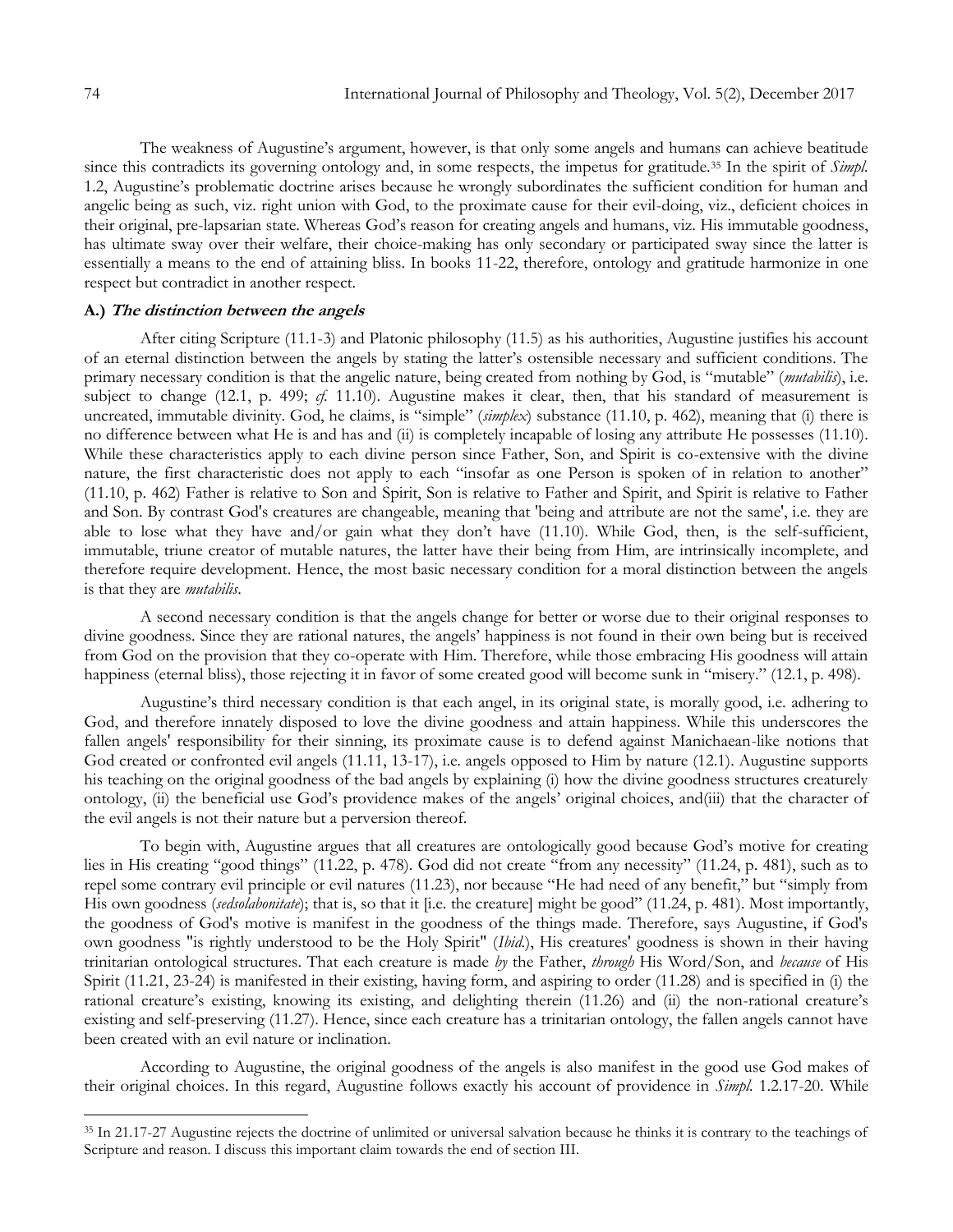$\overline{a}$ 

God gives the obedient angels the benefit of eternal bliss (12.1), He gives the bad angels the good of eternal punishment (12.3) and uses their "wicked wills" to encourage obedience in His saints (11.17, p. 471). In the latter regard, God uses the devil's wickedness to aid His elect thus, the devil "has become the sport of His angels" and his role as tempter brings "good to the saints whom the devil wishes to harm…" (*Ibid*.).

In terms of His providential plan, God employs the fallen angels to adorn "the course of the ages like a most beautiful poem set off with antitheses (i.e. *antithetis*…*opposita*…*contraposita*)" (11.18, p. 472; *cf.* 11.23).<sup>36</sup> By opposing the morally good with the evil, God accomplishes the beneficial result of (i) punishing the latter while (ii) encouraging the former in worship (11.33). Hence, God did not create angels as or to become morally evil that is not their final cause; nor, therefore, did He make the wicked angels for the use to which He now puts them. While they are responsible for their evil-doing, He is responsible for their good nature and the beneficial use to which He places their evil deeds. Therefore, if these angels had not disobeyed, they would have enjoyed a completely salutary role in God"s providence. Rather than being opposed to God and His saints they would be united with them in a relationship of mutual conformation akin to, because sharing properly in, the divine trinity. Hence, Augustine's claim that the angels were created adhering to God is anchored in his teaching that their ontological structures and moral experience are completely governed by His goodness.

Augustine also supports his doctrine of the angels" original goodness by explaining how the evil character of some is not their nature but a perversion thereof (12.1). Since God creates all natures, and any perversion is contrary to nature, the cause of the bad angels" failure to adhere to God is somehow from themselves. Hence, the evil angels" very existence proves they were once morally good. Taken altogether, then, the original rectitude of the angels is manifest in (i) their trinitarian ontological structures, (ii) the good use God"s providence makes of their original choices, and (iii) the perversion of nature found in the evil angels. To hold otherwise denies that angels are created by God.

What is the sufficient condition for an *absolute* moral distinction between the angels? As implied above, it is their very own "wills and desires" (12.1, p. 498); while the bad made "ill use of good natures," the good made right use of their good nature (11.17, p. 471). Consequently, the latter became united with God through participation in His "eternal Light" but the former became separated from Him since spurning that light (11.9, p. 461). The angels, therefore, are not divided by their mutable natures, choice-making capacities, or original state but due to the quality of their original responses to God's goodness.

Analyzed in terms of its key ontological doctrines, Augustine"s argument elucidates the necessary and sufficient conditions for a moral distinction between the angels but fails to show that this division is absolute, i.e. eternal. Why so? On the one hand, that the angelic nature is mutable means that by the same principle it can become vitiated it can also be healed. On the other hand, that God"s motive for creating is to share goodness means that His *immutable* goal for the angels is that each participates fully in His bliss. Therefore, since God's *immutable* goodness causes and governs the mutable angels, the true sufficient condition constituting His providence over the angels are not their own original choices of will but His reason for their existing. As such, that the obedient angels are rewarded with eternal bliss implies that the wicked receive the good of punishment (really, of a temporary punishment) in order to desire and ultimately enjoy that same bliss. In other words, Augustine"s governing ontology suggests that the divine goodness permits the bad angels to fail as a means to the end of their attaining true happiness. Augustine"s trinitarian ontology, therefore, establishes necessary and sufficient conditions for an interim division between the angels because it implies that each angel attains bliss. However, it gives no grounds for an eternal division. All things considered, Augustine's teaching on the angels under-achieves because it under-emphasizes the primacy of divine being. While his trinitarian ontology supports a moral distinction between the angels including that some angels attain bliss, it cannot sustain an absolute division since the sufficient condition for angelic being as such consists in its attaining bliss and therefore an eternal community, mirroring triune divinity, wherein each angel enjoys the fullness of its being.

<sup>&</sup>lt;sup>36</sup> On Augustine's structuring *Civ. Dei* according to the manner of antithesis see the fine comments of McKinnon ("Augustine's *City of God*: The Divided Self/The Divided *Civitas*," *op. cit*., 319-352, 322-323), who explicitly underscores H.-I. Marrou"s similar insight in *Saint-Augustin et la fin de la culture antique* (Paris; E. De Broccard, 1938), 80. In her words (322), "…the conceptual and structural order of the work as a whole…may be described as an example of *syncrisis*, or concatenated antitheses, on a grand scale. Implicitly, Augustine's reliance upon this rhetorical strategy is an imitation of the creative signature of God discernible within the logic of human history."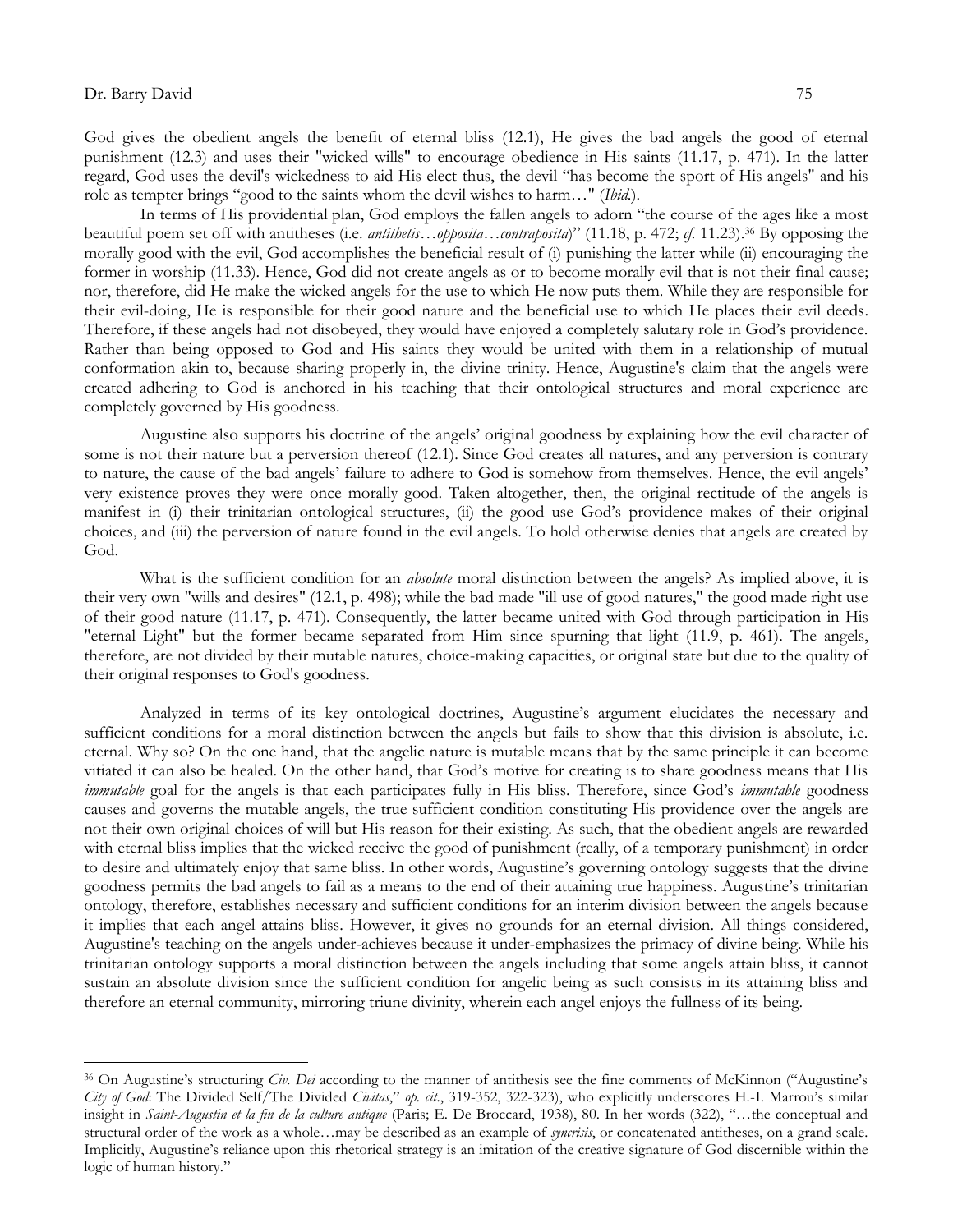Looked at from this perspective, Augustine"s principal error lies in subordinating the sufficient condition governing angelic being, viz. God"s immutable good will for the angels, to a necessary condition thereof, viz. the angels' own choices of will. Augustine's treatment of the angels stresses well the importance of proper response to God. Butthis is at the cost of emphasizing the primacy of divinity.

# **B.) The eternal distinction between humanity**

A similar judgment applies to Augustine"s teaching on God"s providential care of man in 12.22-22.30. In this instance, his positing an *eternal* division within humanity relies on three intimately related necessary conditions and two sufficient conditions. The former are that (i) human nature created and governed by the immutable, good, and triune God is mutable, i.e. made to change for better but able to change for worse (11.10; 14.1, 10); (ii) man, in his original state, was both morally good and constituted to choose between enjoying greater proximity to God or suffering misery (14.1, 10-11; 13.1); and (iii) because man chose to live according to his standard rather than God's, he was condemned to misery (14.1), i.e. to life apart from divine grace (*cf*. 22.24). On the other hand, Augustine maintains that the sufficient condition for humanity's eternal division is twofold: for the condemned (the majority) it is man's original choice of will in Adam but for the blissful it is God"s choice in Christ (21.12). Most importantly, while Augustine"s trinitarian ontology resolutely (i) emphasizes gratitude, (ii) maintains that humans attain eternal beatitude, and (iii) justifies a moral distinction between humans, it cannot support an absolute or eternal division sincehumanity's true sufficient condition consists in attaining bliss. Augustine"s principal error, therefore, lies in subordinating the sufficient condition governing humanity, viz. God's *immutable* good will, to a necessary condition thereof, viz. Adam's deficient choice of will. As his positing two sufficient conditions viz. God's will and human will for humanity's eternal destiny shows, Augustine"s miscue is ultimately caused by stressing piety at the cost of divinity. I will illustrate this by analyzing three key passages in *Civ. Dei* 12-21.

The problematic aspect of Augustine's doctrine is plainly visible in 21.12 since it follows exactly his teaching in *Simpl.* 1.2.We distinguish four essential characteristics:

- (i) Original sin condemns the entire human race to eternal misery (Adam "became worthy of an eternal evil [*maloaeterno*]", 21.12, p. 1070) so that it is "a condemned lump" (*massadamnata*).
- (ii) By God"s "mercy and undeserved grace" some are released from eternal condemnation (*Ibid*).
- (iii) God releases the latter to *show* humanity His mercy and retribution. If all had been left condemned, His mercy would not have been made known"; if all had been given mercy, "the truth of [God"s] retribution (*veritasultionis*) would have appeared in no one" (*Ibid.*).
- (iv) To*show* that condemnation was due to the whole of mankind, "many more are left under punishment than are redeemed from it." Consequently, those emancipated from condemnation "have reason to give most heartfelt thanks" to Christ "for His free gift in delivering so many…" (*Ibid*.).

Augustine's teaching entails several difficulties because it contradicts:

- (i) the immutable divine goodness, God"s motive for creating humanity since claiming that He condemns some persons to eternal misery.
- (ii) divine omnipotence and omniscience since asserting that God uses His knowledge and power to condemn some to eternal misery.
- (iii) human ontology by claiming that Adam"s sin makes humanity into a "condemned lump." If humanity, created *imago trinitatis*, is a "condemned lump", it *is* not.
- (iv) human responsibility by making it a secondary cause of predestination but a primary cause of eternal condemnation.
- (v) divine being by making God, in the same respect, both the primary and secondary cause of human destiny.

However, what gives Augustine"s teaching some coherence is its practical dimension, viz. that man owes to God a debt of gratitude which is repaid in divine worship. This supports our claim that Augustine's account of providence eclipses his own ontology by over-emphasizing gratitude, but how is this manifested doctrinally in his account of God's plan for humanity in *Civ. Dei*? In other words, by what teaching does he contradict his ontology? Together with 21.12 above, our analysis of relevant passages in books 12 and 14 will show this occurs because Augustine"s doctrine of Original sin alternately affirms and denies his normative trinitarian ontology. More than anything else, an over-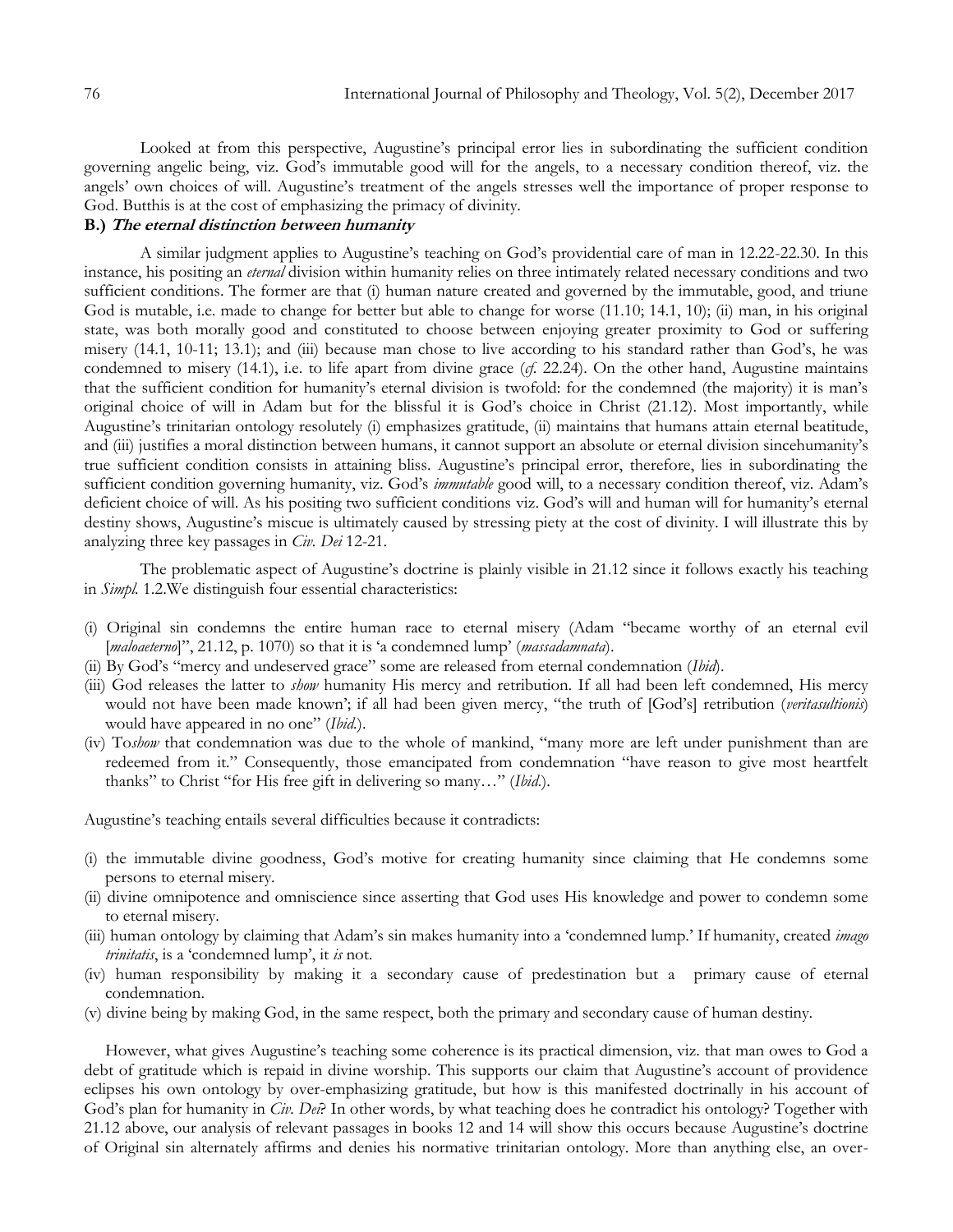$\overline{a}$ 

emphasis on the effect of Adam"s sin both instantiates and signifies Augustine"s subordination of ontology to gratitude.

In 12.22-28 Augustine"s treatment of God"s creation of humanity is characterized by prominent aspects of his paradigms of being and worship. On the one hand, Augustine manifests his metaphysics of *creation* by making clear that human existing depends ultimately on God; and he specifies human being (*esse*) in a trinitarian way by asserting that God fashioned the human race from one man, Adam, in order to "show mankind how highly He prizes unity in multitude [plurality] (*in pluribus unitas*)" (12.23, p. 534). While speaking in a manner strongly reminiscent of 5.9, Augustine writes that since God "causes all that exists in any way to have whatever degree of being it has" (12.26, p. 537), He alone has created human nature (12.25-26). Additionally, Augustine"s employing the trinitarian principle "unity in plurality" allows him to provide an account of the ideal structure of human community (i) between spouses, like Adam and Eve (12.22, 28), (ii) for the race as a whole (12.22-23); and (iii) between the redeemed portion of humanity and the blessed angels (12.23). On the other hand, Augustine manifests his vitiated paradigm of gratitude by maintaining that because of Adam"s Original sin, there is found in him the origin of the human members of two eternal cities (12.28), viz. (i) those who, by God's inscrutable choice (*Ibid*.), will enjoy eternal bliss (12.23, 28) and (ii) those who will not (12.28).

In this passage, Augustine"s paradigm of worship subordinates his paradigm of being. While a consistent metaphysical account of humanity"s origin in Adam would hold that God foresaw how He would bring about the complete "unity in plurality" (between humanity and God) intended from the beginning, Augustine asserts that God foresaw how He would bring about both *eternal*unity *and* eternal division. Although the doctrine of two opposing mind-sets/communities and their development in the *saeculum* can be defended (insofar as the elect, the city of God, are such for the sake of *all others* rather than for *only some* others), that of two mind-sets in eternity is not. Indeed, an eschatology following Augustine"s normative theological doctrine would maintain (i) that Original sin placed humanity in an *estranged*, rather than *lost*, state and that (ii) God shares His goodness with all men in an ultimately progressive manner which, in some instances, extends into eternity, i.e. beyond the domain of this world. This implies, then, that while those receiving His grace before others are 'first-fruits', those not yet having received His grace are 'futurefruits" rather than "non-fruits." In 12.22-28, therefore, Augustine emphasizes worship over ontology but in this instance we see that his trinitarian ontology is both (i) reasonable to the extent it gives primary status to divine creating, and (ii) contradicted by assigning primary status to human sinning since making the latter a sufficient, rather than necessary, condition of human being.

A similar judgment applies to Augustine's doctrine of providence in book 14 (14.1, 10-11, 26-28). This passage, however, is especially illuminating since it shows unequivocally the central role which Augustine's doctrine of Original sin plays in his supplanting the trinitarian paradigm *which should inform his doctrine of providence* with his vitiated paradigm of mercy and condemnation. According to Augustine, God"s creating humanity in Adam intended that the entire race would be united in a constant bond of peace (14.1) and progress as a unified whole to the enjoyment of eternal bliss (14.10; *cf.* 13.1).<sup>37</sup> Augustine asserts, though, that due to God's foreknowledge of the first couple's disobedience in the Garden of Eden (14.11, 27) and despite the fact that His omnipotence could have restored His original plan! (14.27), God chose instead to divide the race against itself both in this world *and in eternity* (14.1, 10, 28). At this point Augustine"s explanation follows the familiar script of *Simpl*. 1.2 and*Civ. Dei* 21.12.

While the first couple's heinous sin merited that the entire race suffer corporeal and eternal death (14.1, 26), God chose to share His "unmerited grace" with a portion of humanity (14.1, p. 581) so that, by displaying to them His merciful forgiveness and justice, He would encourage their gratitude (14.26, *cf.* 15.6, 15.21). Consequently, there originates from the first couple two eternal communities which, in this world, dwell side-by-side and are co-mingled but will be separated in eternity (14.1, 28). These are: (i) the heavenly city (*civitascaelestis*)/city of God, consisting in those loving God to the contempt of self, and (ii) the earthly city (*civitasterrena*)/city of man, consisting in those loving

<sup>&</sup>lt;sup>37</sup> Augustine's teaching at the end of 14.10 can be read in two distinct ways, viz. (i) that the entire race would progress to eternal bliss or (ii), because he mentions "the number of predestined saints" (14.10, p. 603), that only some humans would progress thereto. By combining 14.10 with his accounts of (i) God"s purposes in creating the entire race from one man, Adam, in 12.22-28, and (ii) divine omnipotence in 14.27, I take (i) as Augustine's meaning. It would make no difference to my argument if Augustine meant (ii) since my point is that his trinitarian ontology implies that God would have offered eternal bliss to each and, in the end, each would have attained it.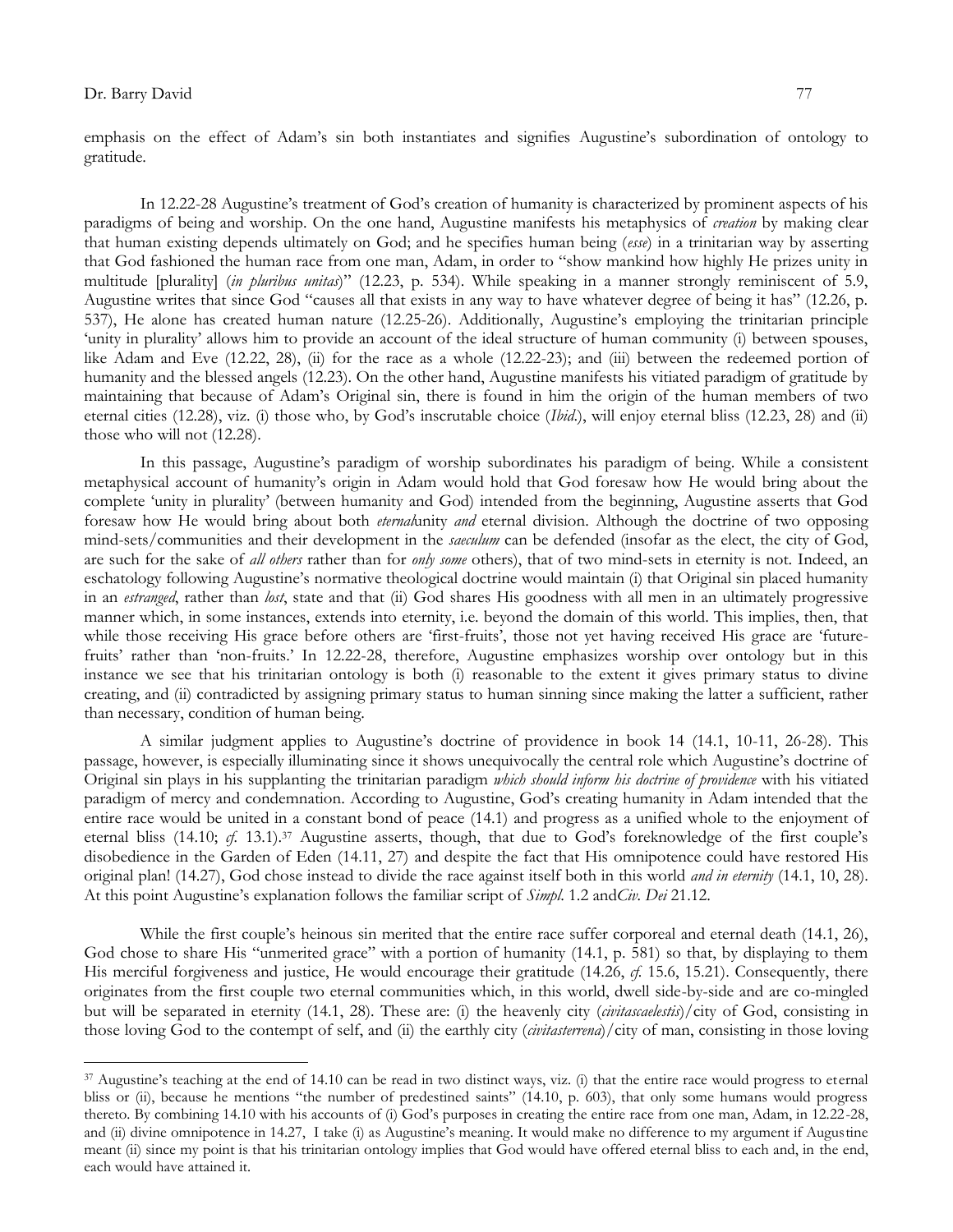self to the contempt of God (14.28, p. 593). While the former live by the spirit (i.e. according to God's standard) (14.4) and share eternal bliss with the blessed angels, the latter live by the flesh (i.e. according to man"s standard) (*Ibid*.) and suffer eternal misery with the wicked angels (14.28).

Augustine maintains, then, that God"s "original", i.e. pre-lapsarian, plan for humanity is trinitarian in goal and means. On the one hand, the race would gradually achieve complete *unity* (i.e. perfect love of God and neighbor); on the other, this would occur through the trinitarian interaction of its members. Based on Augustine's teaching explicitly stated in 11.18 that God"s providence employs antitheses, i.e. interaction between opposed mind-sets, to grow divine worship in His predestined, we can distinguish three important characteristics of the ideal, i.e. pre-laspsarian, plan that he has implied. First, the historical interaction between humans would be complementary rather than contradictory, i.e. the differences between the interacting agents would consist in degree of worship rather than between worship (virtue) and non-worship (vice). Second, the differences would be developmental rather than ultimate, i.e. each party would explicitly encourage the other(s) in worship so that the more mature would encourage their inferiors according to the model of love characterizing the relationship between the holy angels and humans described in *Civ. Dei* 10.15- 16. And third, the aforementioned developmental differences would disappear when the entire race is established in eternity.<sup>38</sup> As such, humanity would progress in an orderly manner to eternal blessedness wherein and whereby it is structured in a fashion that mirrors its source, goal, and aid, viz. the divine unity-in-plurality.

This shows, therefore, that Augustine"s post-lapsarian doctrine of providence has weakness since its emphasis on human sinfulness, anchored in his teaching on Original sin, contradicts his very own normative trinitarian ontology. We see this at once in its claim that God changes the means and outcome of His plan for humanity from trinitarian to non-trinitarian on account of His "foreknowledge" of human sinfulness. Augustine"s governing ontology implies, however, that the presence of human sinning can't be something that causes God to alter His 'unchanging' plan for humanity. Rather, it signifies *on the theoretical level* that His means are not as trinitarian as they *would have been* if the original couple had obeyed.

Based on Augustine"s ideal or pre-lapsarian notion of providence, what should his post-lapsarian notion of providence look like? It should betrinitarian in its outcome and means but attenuated since employing sin, i.e. division-in-plurality, to elicit the result of eternal unity-in-plurality. On this basis, God would permit human sinning for a phase to teach that sin is self-contradictory but divine worship brings fulfillment. As such, the plan"s outcome would betrinitarian, i.e. humanity eternally worships God, and its means would also be essentially trinitarian. God, therefore, would employ (i) a primary community composed of worshippers (the moral), to develop them to maturity and (ii) secondary interactions between (a) the moral and the immoral and (b) the immoral themselves. Most importantly, sinceGod has structured man for worship, (i) the immoral party"s relations with (a) themselves and (b) their opposites would ultimately cause them to embrace God; (ii) the moral party"s interactions with all others would increase their own divine worship; and (iii) those in eternity would encourage divine worship in their temporal counterparts. In the long run, then, the secondary communities/interactionswould be phased out, leaving one supreme community whose developmental phase terminates when the entire race is established in eternity. Although this plan is not as efficient as Augustine"s ideal plan, its outcome and means cohere with it since God woulduse human sinning, and therefore all interactions, for the end of eternal divine bliss. Despite its imperfect means, this plan would be as good as can be in light of human sinning.

How does Augustine"s teaching on providence, in light of his judgement on humanity"s post-lapsarian state, compare to the above? It shows well in some respects but badly in others. To begin with, our analysis of *21*.12, *12*.22- 28, and *14.*1, 10-11, 26-28 discloses that Augustine"s account of God"s plan consists in one non-trinitarian antithesis, comprised of two primary communities that are opposite in quality and related hierarchically. These are (i) a trinitarian community (the predestined), and (ii) a non-trinitarian community (the non-predestined) ordained to encourage the former in divine worship. On the one hand, God establishes a primary eschatological community, the city of God, wherein each member is formed in worship and that culminates in eternity. Due to human sinning this community employs interaction between antithetical mind-sets (good vs. evil) whereby (i) the explicitly predestined interact with the wicked and (ii) the wicked with each other, thereby effecting worship both (a) in the converted and (b) in the latent predestined numbered amongst the wicked.

<sup>38</sup> My paradigm focuses on the central moments of eschatology rather than on the dynamics found in particular eras, e.g. the era of historical life (embodied existence in this world), the era of the last judgment, and eternity (*cf*. 20.27).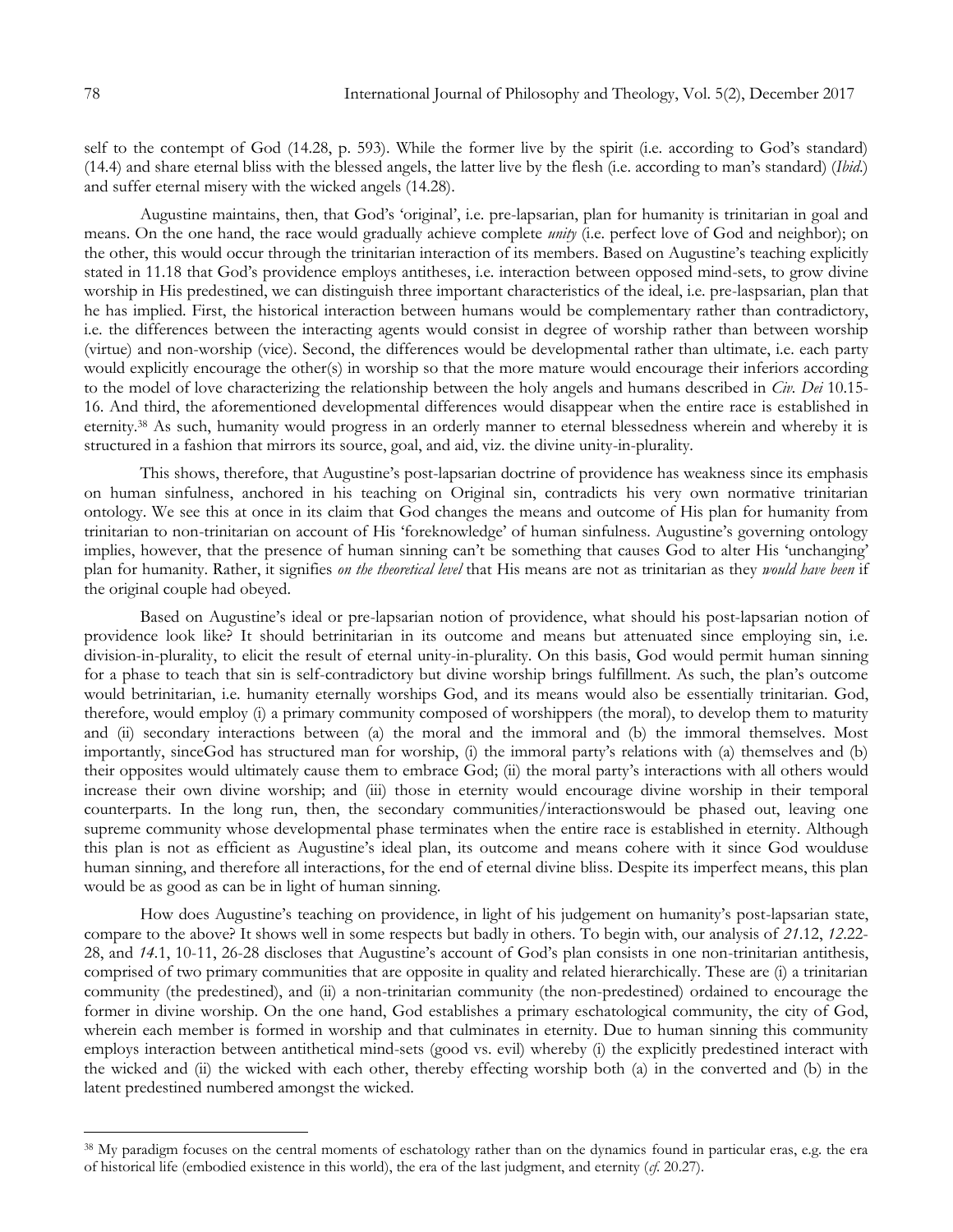On the other hand, God governs another primary eschatological community, the city of Man, which comprises the wicked and (as 21.12 shows) enforces their condemnation. This community entails historical interactions wherein (i) the apparently (i.e. non-predestined) good interact with themselves and the explicitly predestined, (ii) the apparently good mix with the wicked, and (iii) the wicked interact with themselves.

This brings the result that (i) the apparently good embrace wickedness and (ii) the wicked are eternally punished. Taken altogether, then, the ultimate outcome of Augustine"s interpretation of God"s plan is one eternal antithesis composed of two non-interacting eternal communities, viz. the cities of God (book 22) and Man (book 21). God, therefore, both does and does not guide humanity to eternal divine worship. Hence, while Augustine's teaching concerning the predestined matches up with his guiding trinitarian ontology, his overall teaching does not becauseits exaggerated emphasis on human sinning rooted in the doctrine that Original sin makes humanity *massadamnata* subordinates trinitarian ontology to a paradigm of worship.

Nevertheless, Augustine"s doctrine of providence has significant merit. To begin with, its (i) centerpiece thesis, the city of God, is coherent and (ii) essential *purpose* and *methodology* is likewise. Taking its cue from the divine example (11.18), Augustine's argument for the city of God is, from beginning to end, a trinitarian thesis employing subsidiary antitheses encouraging divine worship. Augustine's methodology is trinitarian since he intends to present the reasonableness of divine worship by contrasting "true" with "false" doctrine. As such, his common approach not only in 11-22 but in *Civ. Dei* as a whole consists in positing antitheses to show how one contrary is either right or more right while, depending on the circumstances, the other is less right, less wrong, or wrong. In book 1, for example, he asserts that his pagan audience lacks the virtue (i.e. lesser wickedness) of its predecessors, the latter lack true (i.e. Christian) virtue, and his entire audience, pagan and Christian alike, ought to embrace the fullness of Christian virtue. Likewise, Augustine"s arguments for (i) divine providence in 5.9-11, (ii) the Christian doctrines of incarnation and worship in books 8-10 and (iii) moral distinctions within and between certain angels and humans in books 11-22, have a similar structure. In each instance, Augustine"s argument for the city of God employs a primary antithesis, contrasting truth with falsity, and sometimes subsidiary antitheses contrasting (i) greater with lesser truth and (ii) greater with lesser falsity. Therefore, although Augustine's positive doctrine of providence contradicts key aspects of his account of divinity, its central thesis, the city of God, and the aims and essential structures of its supporting arguments agree with his cardinal teaching on divinity. In the latter regard, it is a happy irony that Augustine"s purpose and methodology is more coherent than his positive doctrine! For whereas his eschatology teaches that God only structures some interactions for divine worship, each of his own arguments is ordered to that end.

In addition, Bishop Augustine"s doctrine of limited salvation displays a reasonable measure of prudence. He makes this point in 21.17-27 by arguing that unlimited salvation is contrary to Scripture and reason. While Scripture speaks often and unequivocally of the eternal suffering of angels and humans (21.23-4), reason understands that no one can be saved who doesn"t have Christ "as their foundation" (21.26). When it comes to humans, Augustine"s teaching is that unless someone dies in the state of friendship with Christ, one does not have Him as foundation. On the other hand, Augustine allows that some who don"t have Christ as their foundation at death will be saved through the intercession of the saints, but cautions his reader that the prudent course is to worship God, i.e. have Christ as foundation, rather than to presume upon the aforementioned intercessors (21.27, pp.1105-6). On this matter, Augustine"s prudence dovetails with his pre-eminent emphasis on gratitude and worship.

As we have shown, however, Augustine's normative ontology implies unlimited salvation and consequently that the ultimate destiny of many willsomehow be determined by events after this life. For the reasons stated above, Augustine could label this teaching presumptuous. Nevertheless, a doctrine of unlimited salvation might be more efficacious at engendering gratitudesince God"s goodness is more manifest. Indeed, if worship is fostered by recognizing God"s goodness, then Augustine"s doctrine of the post-lapsarian God militates against worship (since He withholds aid from some of His creatures). What about the implication that unlimited salvation can be used as a pretext for sloth and presumption? By Augustine"s own principles, this wouldn"t occur if one has Christ for one"s foundation.

Yet, Augustine's teaching on restricted salvation is obviously useful in engendering 'Christ as foundation' in the first place since it emphasizes both (i) the ontological difference between practicing virtue rather than vice and (ii) the importance of embracing virtue without delay. In this respect, Augustine"s doctrine has the advantage of including the decisive practical dimension that also belongs to the doctrine of unlimited salvation. Therefore, although unlimited salvation is more accurate than restricted salvation, wisdom resides in each teaching while one has a superior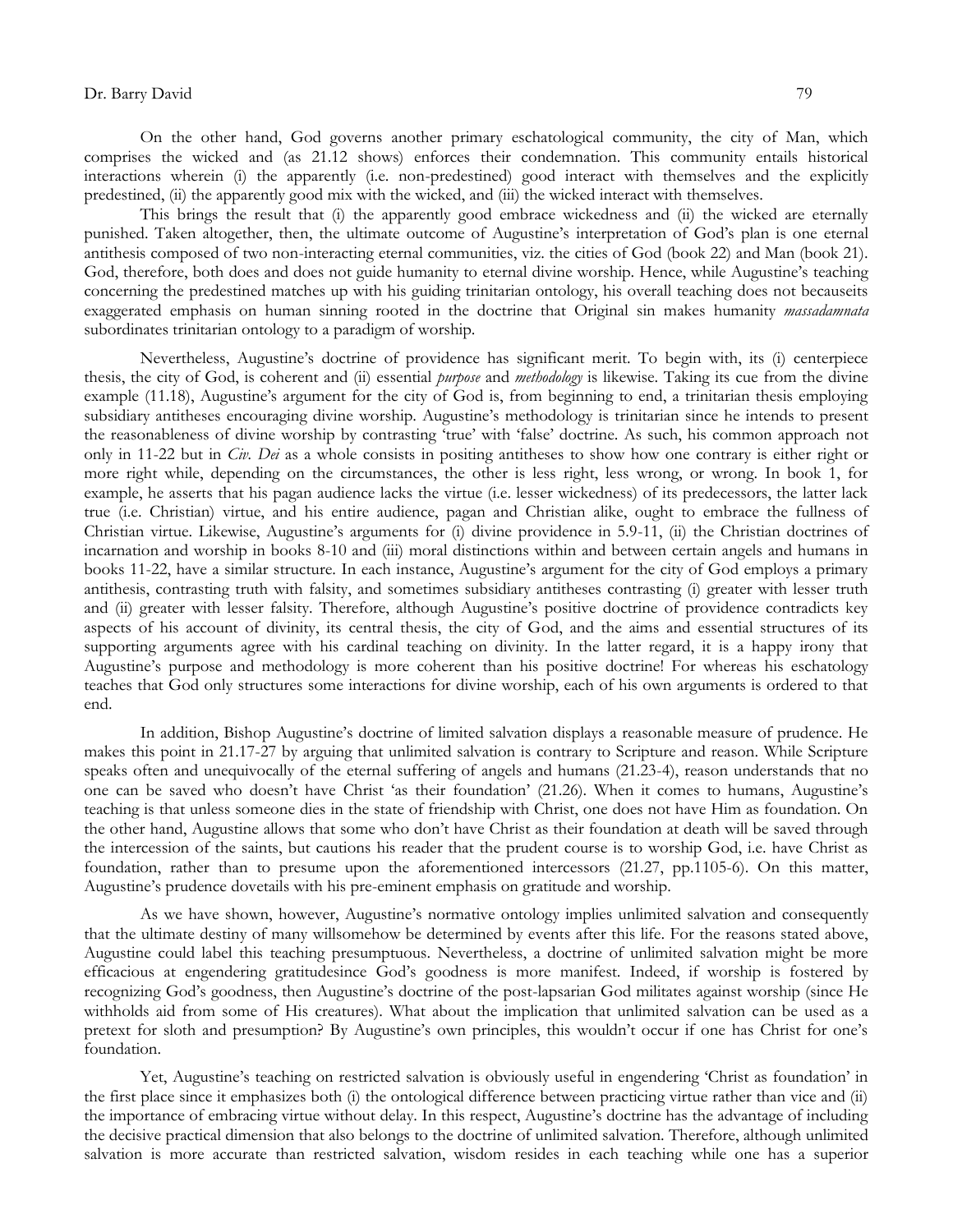speculative dimension, the other has a superior practical dimension. This shows that the difference between them is not simply a matter of truth as such but also of context/audience. According to the latter standard, Augustine"s argument has unquestioned merit; nevertheless, its speculative dimension needs to be improved by developing an eschatology that places a greater focus on divinity but without teaching unlimited salvation.

Paradoxically, that is done by emphasizing that God aids all persons towards beatitude while, at the same time, downplaying the cardinal truth that He is the sufficient condition of creaturely being and action. As such, Augustine's doctrine can and should be enhanced by degree.

All told, therefore, Augustine"s *confessio* approach to providence in books 11-22 has mitigated success. Unlike his argument in 1-10 that uses a philosophically defensible (and implicitly trinitarian) ontology to defend the fundamental ground of a Christian teaching on providence, 11-22"s argument alternately affirms and denies, develops and contradicts, the principle that an omniscient, omnipotent, triune God is the sufficient condition for rational beings and their actions. The difference is partly caused by a shift in context. In books 1-10 Augustine defends the very existence of providence; however, in 11-22 he attempts to present a persuasive account of its positive content, i.e. of its decisive events, means, and ultimate outcome. The principal reason, though, consists in the degree to which Augustine"s concept of providence is structured by *confessio*. In the earlier books this is restricted since his analysis is consistently governed by a philosophically verifiable ontology. By contrast, Augustine"s explication of providence in 11-22 has *confessio* itself as its referent but, in this instance, *confessio* is essentially self-verifying. This has mixed results due to the mixed character of *confessio*. While its unassailable advantage, love for God that conforms to trinitarian ontology, produces a coherent doctrine of God"s relationship with His elect, its disadvantage, love for God that subordinates ontology, brings a vitiated teaching on God's overall relationship with His rational creation. Hence, although Augustine's (i) trinitarian methodology intends to encourage his reader to worship God and (ii) trinitarian ontology shows that God, and therefore eternal bliss, is the sufficient condition for angelic and human being, his eschatology, made in light of his judgement concerning the nature of humanity"s post-lapsarian state, holds that some angels and humans are their own sufficient condition. Furthermore, Augustine's subordination of ontology also has the negative effect of contradicting part of the impetus for gratitude itself, viz. recognition of divine goodness. In these respects, then, Augustine"s *confessio* approach to providence in books 11-22 functions as a double-edged sword.

### **IV.) Conclusion**

Our study illustrates that Augustine"s profound doctrine of providence in *Civ. Dei* is structured, given merit, and weakened by *confessio.* As stated at the outset, the latter brings an approach consisting in two co-implicate components essentially responsive to *esse* (being). These are: (i) *nosse*, comprised of knowledge and/or doctrine of God, creature, and their inter-relationship including that man owes a debt of gratitude to God for his being that is repaid by worshipping Christ; and (ii) *velle*, the actual response to God of worship, i.e. love of God and neighbor in Christ, which is the determining aspect of Augustine"s *intellectusfidei*. As the term *confessio* meaning praise and worship of God shows, *velle* is pre-eminent since Augustine maintains that the sufficient condition for true relationship with God is not knowledge but His unmerited gift of right love which is manifested in divine worship. Moreover as *Simpl.* 1.2 and *Conf.* show, Augustine's closely related eschatology embodies this standpoint, teaching that God (i) distinguishes those He aids towards beatitude (vessels of mercy) from those He leaves behind (vessels of condemnation) and (ii) displays this distinction to His elect to encourage divine worship. However, while Augustine"s doctrines of God's (i) relationship with His elect and (ii) employing interaction between the virtuous and non-virtuous to encourage divine worship agrees with his normative ontology, his teaching that God ultimately aids some rather than all does not. In the former respect, Augustine"s eschatology succeeds because it orders gratitude to truth; in the latter, it fails since it does otherwise. Although Augustine"s prime motivation in forming his doctrine is to encourage his reader to love God, aspects of his teaching undermine that object.

Most importantly, it is for these reasons and others that *confessio* informs, makes advantageous, and impacts negatively *Civ.Dei*"s doctrine of providence. This is visible by analyzing and comparing Augustine"s teachings in books 1-10 and 11-22. In the earlier part, Augustine"s account of providence is generally coherent because its standard of reference is a defensible ontology rather than his paradigm of mercy and condemnation. Due to the immediate circumstances of his discourse, Augustine both (i) explicates and justifies a philosophically verifiable (implicitly trinitarian) ontology of God, man, and their interactions shared with pagan Neo-Platonism and (ii) uses it as the measure of Christian doctrine and worship. This has the salutary result of upholding the consistent teaching that an omnipotent, omniscient, immutable, triune, creator (i) is the sufficient condition for human being and action; (ii) offers a universal way to beatitude in Christ, His mediator; and (iii) structures *all* human experience including all